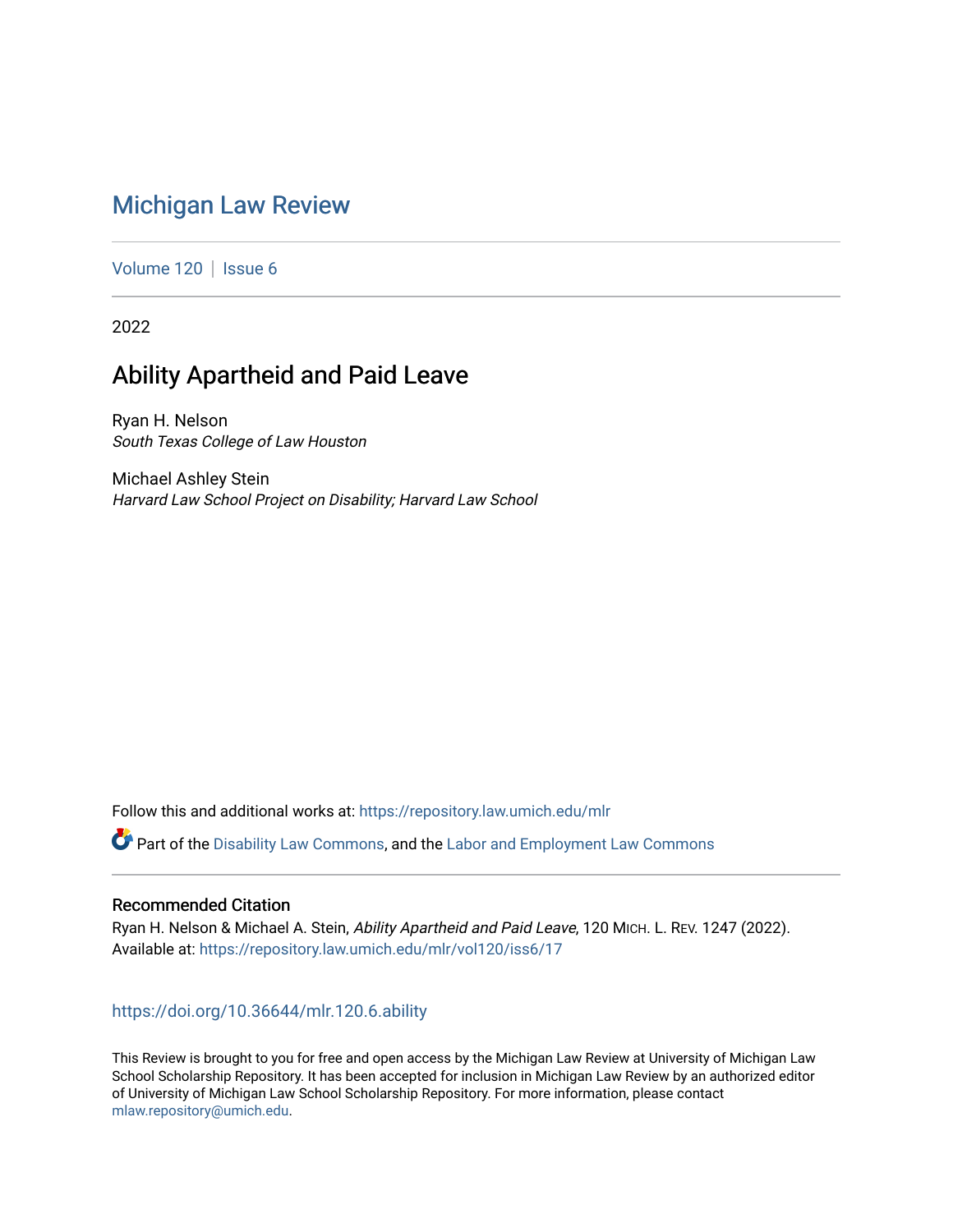## **ABILITY APARTHEID AND PAID LEAVE**

*Ryan H. Nelson*[\\*](#page-1-0) *& Michael Ashley Stein[\\*\\*](#page-1-1)*

ABLEISM AT WORK:DISABLEMENT AND HIERARCHIES OF IMPAIRMENT. By *Paul David Harpur*. Cambridge: Cambridge University Press. 2020. Pp. xxi, 225. \$110.

#### INTRODUCTION

Two ripple effects of the COVID-19 pandemic are on a collision course. Lockdowns, quarantines, and plummeting consumer confidence have forced millions of American workers into unemployment<sup>[1](#page-1-2)</sup> and compelled others to hold onto jobs that they would have left but for the pandemic.<sup>[2](#page-1-3)</sup> This high supply and low demand for labor affords the business community virtual carte blanche in selecting which workers to hire and retain, as well as significant leeway in how they are treated. At the same time, interpersonal losses due to death and sickness, combined with massive societal disruption from social distancing and quarantining, presage an "imminent mental health surge" that mental health care professionals are calling "another 'second wave.' "[3](#page-1-4) For instance, one study from the summer of 2020 indicated a pronounced increase in the prevalence of symptoms of various mental disorders, such as anxiety

Assistant Professor of Law, South Texas College of Law Houston.

<span id="page-1-1"></span><span id="page-1-0"></span><sup>\*\*</sup> Executive Director, Harvard Law School Project on Disability; Visiting Professor, Harvard Law School (since 2005); Extraordinary Professor, University of Pretoria Faculty of Law, Centre for Human Rights.

<span id="page-1-2"></span> <sup>1.</sup> Rakesh Kochhar, *Unemployment Rose Higher in Three Months of COVID-19 Than It Did in Two Years of the Great Recession*, PEW RSCH. CTR. (June 11, 2020), [https://www.pewre](https://www.pewresearch.org/fact-tank/2020/06/11/unemployment-rose-higher-in-three-months-of-covid-19-than-it-did-in-two-years-of-the-great-recession/)[search.org/fact-tank/2020/06/11/unemployment-rose-higher-in-three-months-of-covid-19-than](https://www.pewresearch.org/fact-tank/2020/06/11/unemployment-rose-higher-in-three-months-of-covid-19-than-it-did-in-two-years-of-the-great-recession/)[it-did-in-two-years-of-the-great-recession](https://www.pewresearch.org/fact-tank/2020/06/11/unemployment-rose-higher-in-three-months-of-covid-19-than-it-did-in-two-years-of-the-great-recession/) [\[perma.cc/DGB5-FKLT\]](https://perma.cc/DGB5-FKLT).

<span id="page-1-3"></span><sup>2</sup>*. Consumer Confidence Index (CCI)*, OECD DATA[, https://doi.org/10.1787/46434d78](https://doi.org/10.1787/46434d78-en) [en;](https://doi.org/10.1787/46434d78-en) Karla L. Miller, *Trapped by the Pandemic in a Job That Was Supposed to Be Short-Term*, WASH. POST (July 30, 2020)[, https://www.washingtonpost.com/business/2020/07/30/work-stress](https://www.washingtonpost.com/business/2020/07/30/work-stress-coronavirus)[coronavirus](https://www.washingtonpost.com/business/2020/07/30/work-stress-coronavirus) [\[perma.cc/L7B7-72K5\]](https://perma.cc/L7B7-72K5); *see also* Gita Gopinath, *The Great Lockdown: Worst Economic Downturn Since the Great Depression*, IMFBLOG (Apr. 14, 2020), [https://blogs.imf.org/2020/04](https://blogs.imf.org/2020/04%E2%80%8C/14/the-great-lockdown-worst-economic-downturn-since-the-great-depression) [/14/the-great-lockdown-worst-economic-downturn-since-the-great-depression](https://blogs.imf.org/2020/04%E2%80%8C/14/the-great-lockdown-worst-economic-downturn-since-the-great-depression) [\[perma.cc/6AQM-](https://perma.cc/6AQM-3EA3)[3EA3\]](https://perma.cc/6AQM-3EA3); Holly Ellyatt, *Global Economic Hit from Coronavirus Will Be Felt 'For a Long Time to Come,' OECD Warns*, CNBC (Mar. 23, 2020, 8:37 AM)[, https://www.cnbc.com/2020/03/23/coro](https://www.cnbc.com/2020/03/23/coronavirus-oecd-warns-economic-hit-will-be-felt-for-a-long-time.html)[navirus-oecd-warns-economic-hit-will-be-felt-for-a-long-time.html](https://www.cnbc.com/2020/03/23/coronavirus-oecd-warns-economic-hit-will-be-felt-for-a-long-time.html) [\[perma.cc/5NMU-V3ND\]](https://perma.cc/5NMU-V3ND).

<span id="page-1-4"></span> <sup>3.</sup> Naomi M. Simon, Glenn N. Saxe & Charles R. Marmar, *Mental Health Disorders Related to COVID-19–Related Deaths*, 324 JAMA 1493, 1493 (2020), [https://doi.org/10.1001/jama.2020](https://doi.org/10.1001/jama.2020.19632) [.19632.](https://doi.org/10.1001/jama.2020.19632) On second waves resulting from the pandemic, see generally Lisa Maragakis, *Coronavirus Second Wave, Third Wave and Beyond: What Causes a COVID Surge*, JOHNS HOPKINS MED., [https://www.hopkinsmedicine.org/health/conditions-and-diseases/coronavirus/first-and-second](https://www.hopkinsmedicine.org/health/conditions-and-diseases/coronavirus/first-and-second-waves-of-coronavirus)[waves-of-coronavirus](https://www.hopkinsmedicine.org/health/conditions-and-diseases/coronavirus/first-and-second-waves-of-coronavirus) [\[perma.cc/6U33-Y4LG\]](https://perma.cc/6U33-Y4LG) (last updated Oct. 21, 2021).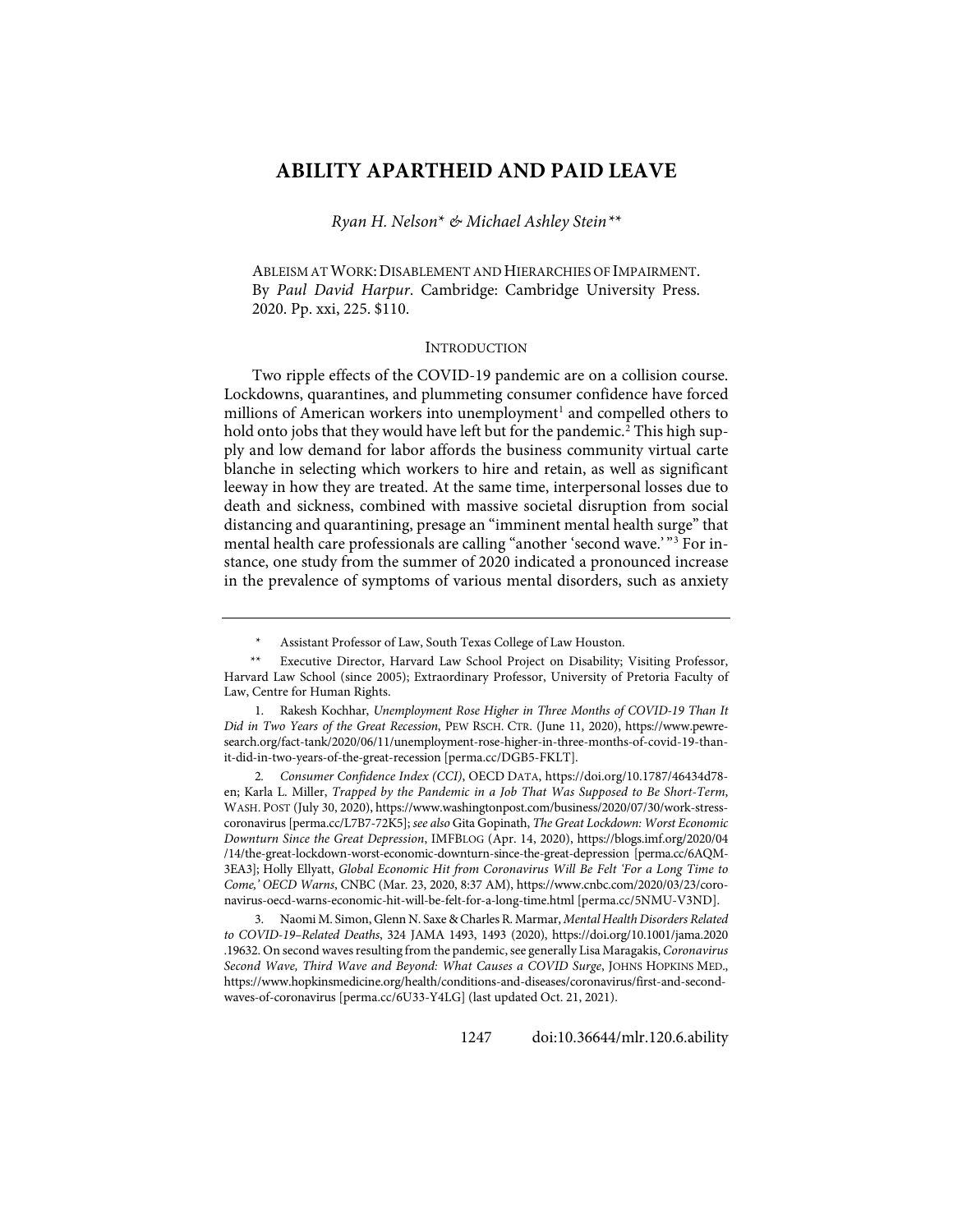<span id="page-2-5"></span>disorders, depressive disorders, and trauma- and stressor-related disorders, as well as increased substance use and suicidal ideation, attributable to the pandemic.[4](#page-2-0) Combining these two phenomena foments the perfect storm for de facto workplace sanism—that is, prejudice against individuals with psychoso-cial disabilities<sup>[5](#page-2-1)</sup>—to thrive: a material increase in mental impairments<sup>[6](#page-2-2)</sup> coupled with employers primed to marginalize workers with a psychosocial disability who they deem to be dangerous, inefficient, unworthy of legal protection, socially unacceptable, or just not worth the effort (pp. 1, 9–10, 103, 126, 133).

Paul David Harpur's new book, *Ableism at Work: Disablement and Hierarchies of Impairment*, [7](#page-2-3) offers a potential salve for these issues by exposing and critiquing the de jure sanism perpetuated by the employment laws of many common-law jurisdictions, including our own. It also lays the groundwork for progressive law reform to allay at least some of the unique harms endured by workers with psychosocial disabilities. Harpur's primary thesis is that employment laws writ large entrench a pernicious hierarchy of impairments in the workplace—privileged physical impairments on top; mental impairments marginalized below—born out of bias against workers with psychosocial disabilities (pp. 1–2). Reform-minded legislators, regulators, and scholars can use this evidence of systemic sanism to combat the de jure subjugation of workers with a psychosocial disability at a time when de facto bias against them is certain to flourish.

While legal scholarship increasingly addresses ableism—a value-based essentialism of human beings—few legal scholars or jurists have focused their work on sanism in particular.<sup>[8](#page-2-4)</sup> This is despite the striking fact that approximately half of all Americans will be diagnosed with a mental disorder at some

<span id="page-2-0"></span> <sup>4.</sup> Mark É. Czeisler et al., *Mental Health, Substance Use, and Suicidal Ideation During*  the COVID-19 Pandemic—United States, June 24-30, 2020, 69 MORBIDITY & MORTALITY WKLY. REP. 1049, 1049, 1053 (2020).

<span id="page-2-1"></span> <sup>5.</sup> P. 15; Michael L. Perlin, *Sanism and the Law*, 15 VIRTUAL MENTOR 878, 878 (2013), [https://doi.org/10.1001/virtualmentor.2013.15.10.msoc1-1310;](https://doi.org/10.1001/virtualmentor.2013.15.10.msoc1-1310) *see also* p. 6 (defining psychosocial disability as "the disablement of people with mental impairments").

<span id="page-2-2"></span> <sup>6.</sup> We use the phrase "mental impairments" to encompass all symptoms of "mental disorders" as that technical term is used in the DSM-5. AM. PSYCHIATRIC ASS'N, DIAGNOSTIC AND STATISTICAL MANUAL OF MENTAL DISORDERS (5th ed. 2013) [hereinafter DSM-5]. This includes neurodevelopmental disorders, psychotic disorders, bipolar and related disorders, depressive disorders, anxiety disorders, obsessive-compulsive and related disorders, trauma- and stressorrelated disorders, dissociative disorders, somatic symptom and related disorders, feeding and eating disorders, elimination disorders, sleep-wake disorders, sexual dysfunctions, gender dysphoria, disruptive, impulse-control, and conduct disorders, substance-related and addictive disorders, neurocognitive disorders, personality disorders, paraphilic disorders, and medicationinduced movement disorders.

<span id="page-2-3"></span> <sup>7.</sup> Paul David Harpur is an associate professor at the University of Queensland School of Law.

<span id="page-2-4"></span> <sup>8.</sup> The giant of the field remains Michael L. Perlin. *See, e.g.*, MICHAEL L. PERLIN, THE HIDDEN PREJUDICE: MENTAL DISABILITY ON TRIAL (2000); Michael L. Perlin & Keri K. Gould, Rashomon *and the Criminal Law: Mental Disability and the Federal Sentencing Guidelines*, 22 AM. J. CRIM. L. 431 (1995). For other treatments of law's sanist impact, see *City of Cleburne v.*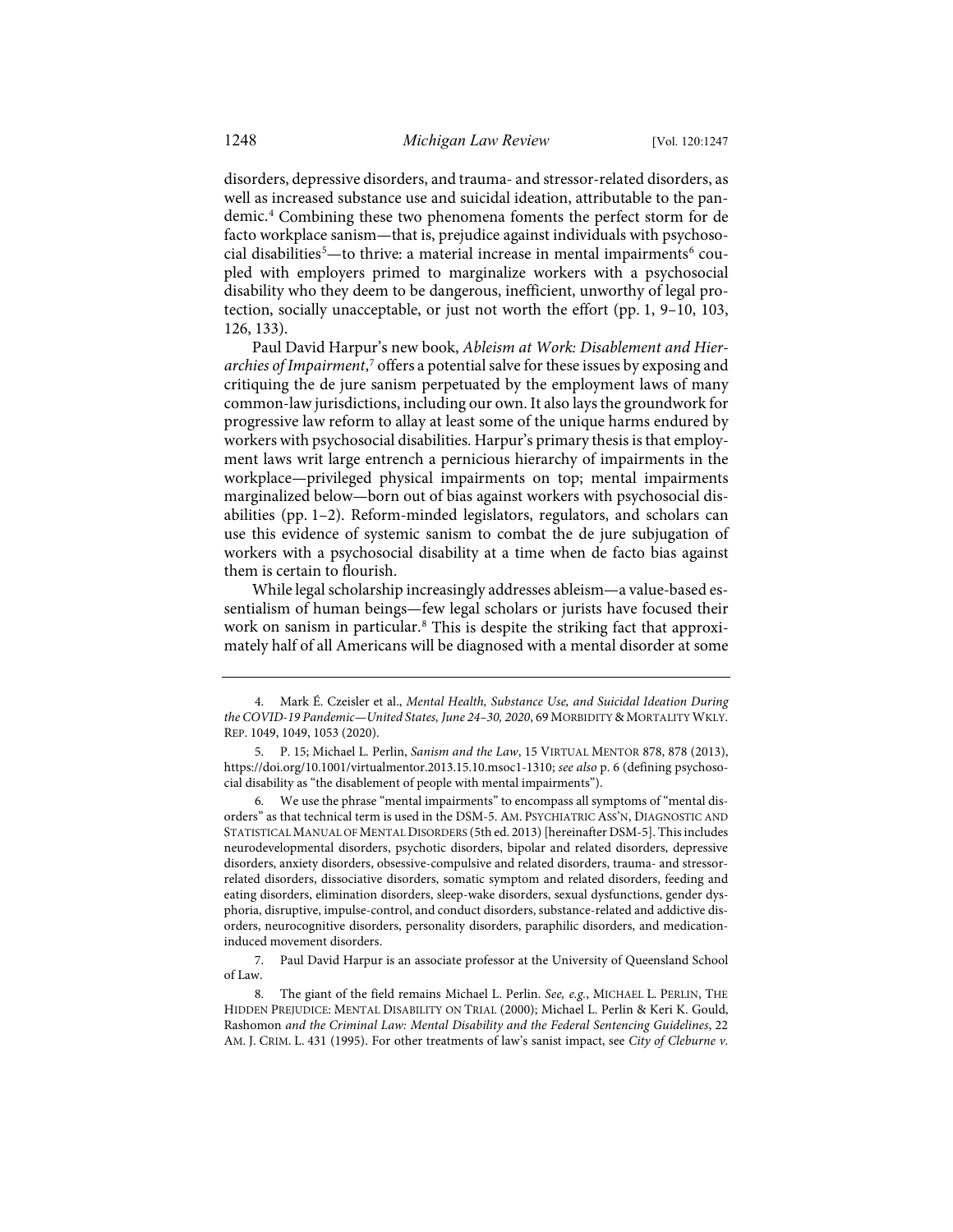point in their lives.<sup>[9](#page-3-0)</sup> For many, that disorder is acute. In a study of 2015 data, for example, the Center for Behavioral Health Statistics and Quality found that roughly ten million American adults had experienced a "serious mental illness" that year.[10](#page-3-1) The paucity of attention paid by legal scholars to sanism juxtaposed against the ubiquity of mental impairments in America, even before the COVID-19 pandemic, highlights the exigence of *Ableism at Work*. Thus, in Part I, we examine and elucidate Harpur's claims of employment laws' wide-ranging sanism, supplement them with examples of our own, and argue that his assertions are convincing.

Although American medical-leave laws are prime examples of sanism, they are only briefly addressed in *Ableism at Work*. Part II expands Harpur's thesis by digging into the sanism of the Family and Medical Leave Act of 1993 (FMLA), recent federal paid leave laws (e.g., the Families First Coronavirus Response Act's (FFCRA) Emergency Paid Sick Leave Act and Emergency Family and Medical Leave Expansion Act), and the bevy of state and municipal paid leave laws spreading across the nation. More specifically, we highlight the sanism resulting from these laws' "temporal thresholds" and repercussions stemming from medical certifications permitting the inclusion of the employee's diagnosis.

Subsequently, in Part III, we assess the implications of *Ableism at Work*'s global contentions on the impending battle in the United States over paid leave. To that end, we make the case for modest amendments to the Democrats' currently favored paid leave vehicle, the Family and Medical Insurance Leave Act,<sup>[11](#page-3-2)</sup> that would minimize workplace sanism without causing repercussions for employers or radically departing from the FMLA's familiar statutory terrain. We consider this application of Harpur's scholarship to be especially timely for several reasons. Foremost, the recent change in presidential administration, paired with a more progressive Congress, has rendered

*Cleburne Living Center*, 473 U.S. 432, 462 (1985) (Marshall, J., concurring in part and dissenting in part) (stating that state-mandated institutional segregation of individuals with an intellectual disability "rivaled, and indeed paralleled, the worst excesses of Jim Crow"); Grant H. Morris, *Pursuing Justice for the Mentally Disabled*, 42 SAN DIEGO L. REV. 757 (2005); Martha Minow, *When Difference Has Its Home: Group Homes for the Mentally Retarded, Equal Protection and Legal Treatment of Difference*, 22 HARV. C.R.-C.L. L. REV. 111 (1987); and David L. Bazelon, *Institutionalization, Deinstitutionalization and the Adversary Process*, 75 COLUM. L. REV. 897 (1975). *See also* Fiona AK Campbell, *Inciting Legal Fictions: 'Disability's' Date with Ontology and the Ableist Body of the Law*, 10 GRIFFITH L. REV., no. 1, 2001, at 42, 44 n.5 (describing sanism as a form of ableism).

<span id="page-3-0"></span> <sup>9.</sup> Ronald C. Kessler et al., *Lifetime Prevalence and Age-of-Onset Distributions of Mental Disorders in the World Health Organization's World Mental Health Survey Initiative*, 6 WORLD PSYCHIATRY 168, 170 (2007) (examining the prevalence of certain anxiety, mood, impulse-control, and substance-use disorders).

<span id="page-3-2"></span><span id="page-3-1"></span><sup>10.</sup> SUBSTANCE ABUSE & MENTAL HEALTH SERVS.ADMIN., U.S. DEP'T OF HEALTH & HUM. SERVS., SMA 16-4984, KEY SUBSTANCE USE AND MENTAL HEALTH INDICATORS IN THE UNITED STATES 2 (2016), [https://www.samhsa.gov/data/sites/default/files/NSDUH-FFR1-2015/NSDUH-](https://www.samhsa.gov/data/sites/default/files/NSDUH-FFR1-2015/NSDUH-FFR1-2015/NSDUH-FFR1-2015.pdf)[FFR1-2015/NSDUH-FFR1-2015.pdf](https://www.samhsa.gov/data/sites/default/files/NSDUH-FFR1-2015/NSDUH-FFR1-2015/NSDUH-FFR1-2015.pdf) [\[perma.cc/JY7H-F3MV\]](https://perma.cc/JY7H-F3MV).

<sup>11.</sup> S. 248, 117th Cong. (2021).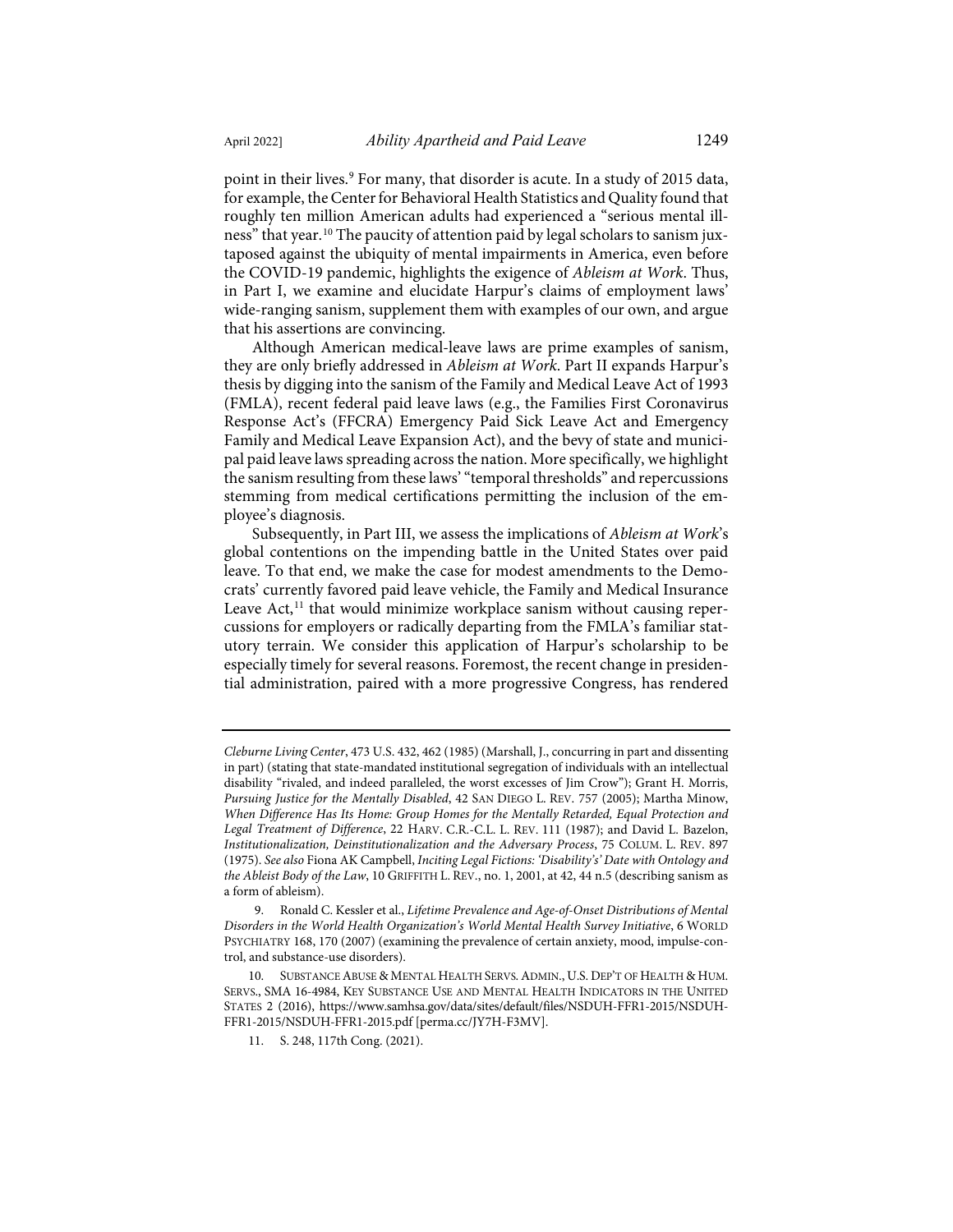such workplace law reforms a realistic possibility. Furthermore, the COVID-19 pandemic has not only increased the propensity for sanism in the workplace but also rendered the need for federal paid leave legislation even more apparent, as millions of Americans have been terminated after catching the virus or forced into the catch-22 of quitting or working a job that puts them at increased risk of contracting it.[12](#page-4-0)

In light of all these factors, we seek to build upon the groundwork laid by Harpur at this unique time in American history, excoriate the sanism of wellintentioned law reforms before they inflict needless harm on workers with psychosocial disabilities, and facilitate the equitable treatment of workers with all disabilities.

#### I. ABILITY APARTHEID OF EXTANT EMPLOYMENT LAWS

Employment laws sometimes explicitly impose sanism. Infamously, the Americans with Disabilities Act of 1990 (ADA) excludes many mental disor-ders and mental impairments from the scope of "disability"<sup>[13](#page-4-1)</sup> that have long been acknowledged by medical science.<sup>[14](#page-4-2)</sup> And even when employment laws do cover recognized mental impairments, they often relegate workers with psychosocial disabilities to a lesser caste than those with physical disabilities vis-à-vis the burden or quantum of proof required to secure legal rights or the quality and duration of such rights.[15](#page-4-3) Of greater import than explicit sanism is Harpur's recognition that, far more commonly, employment laws exhibit sanism implicitly, as with facially neutral laws that adversely affect workers with psychosocial disabilities unjustly.<sup>16</sup> This Part explicates such effects, focusing on Harpur's examples and adding our own to argue that Harpur's farreaching assessment is correct.

<span id="page-4-0"></span><sup>12.</sup> Economically developed countries, for example, provided paid sick leave that "[p]ermit[s] workers exposed to the virus to self-isolate; [c]ontain[s] and mitigat[es] the spread of the virus; [s]afeguard[s] the jobs of vulnerable workers during the economic shock; [and] [a]llow[s] for an orderly de-confinement as a key component of a *testing, tracking, tracing and isolating* (TTTI) strategy." OECD, PAID SICK LEAVE TO PROTECT INCOME, HEALTH AND JOBS THROUGH THE COVID-19 CRISIS 2 (2020), [https://read.oecd-ilibrary.org/view/?ref=134\\_134797-](https://read.oecd-ilibrary.org/view/?ref=134_134797-9iq8w1fnju&title=Paid-sick-leave-to-protect-income-health-and-jobs-through-the-COVID-19-crisis) [9iq8w1fnju&title=Paid-sick-leave-to-protect-income-health-and-jobs-through-the-COVID-](https://read.oecd-ilibrary.org/view/?ref=134_134797-9iq8w1fnju&title=Paid-sick-leave-to-protect-income-health-and-jobs-through-the-COVID-19-crisis)[19-crisis](https://read.oecd-ilibrary.org/view/?ref=134_134797-9iq8w1fnju&title=Paid-sick-leave-to-protect-income-health-and-jobs-through-the-COVID-19-crisis) [\[perma.cc/T78X-CTKQ\].](https://perma.cc/T78X-CTKQ)

<span id="page-4-1"></span><sup>13. 42</sup> U.S.C. § 12211(b). For additional examples of employment laws explicitly excluding certain mental disorders and/or mental impairments, see pp. 105–13.

<span id="page-4-2"></span><sup>14</sup>*. See* DSM-5, *supra* not[e 6,](#page-2-5) at 702 (transvestic disorder); *id.* at 697 (pedophilic disorder); *id.* at 689 (exhibitionistic disorder); *id.* at 686 (voyeuristic disorder); *id.* at 452 (gender dysphoria); *id.* at 423 (sexual dysfunctions); *id.* at 585 (gambling disorder); *id.* at 478 (kleptomania); *id.* at 476 (pyromania); *id.* at 483 (substance use disorder).

<span id="page-4-3"></span><sup>15.</sup> Pp. 184–96; Susan D. Carle, *Analyzing Social Impairments Under Title I of the Americans with Disabilities Act*, 50 U.C. DAVIS L. REV. 1109, 1159–60 (2017); Susan Stefan, *Delusions of Rights: Americans with Psychiatric Disabilities, Employment Discrimination and the Americans with Disabilities Act*, 52 ALA. L. REV. 271, 298–99 (2000).

<span id="page-4-4"></span><sup>16.</sup> What matters is not whether a particular law adversely affects workers with psychosocial disabilities *more so* than workers with physical disabilities or workers without any disabilities, but rather whether a law inflicts *unjustifiable* burdens on workers with psychosocial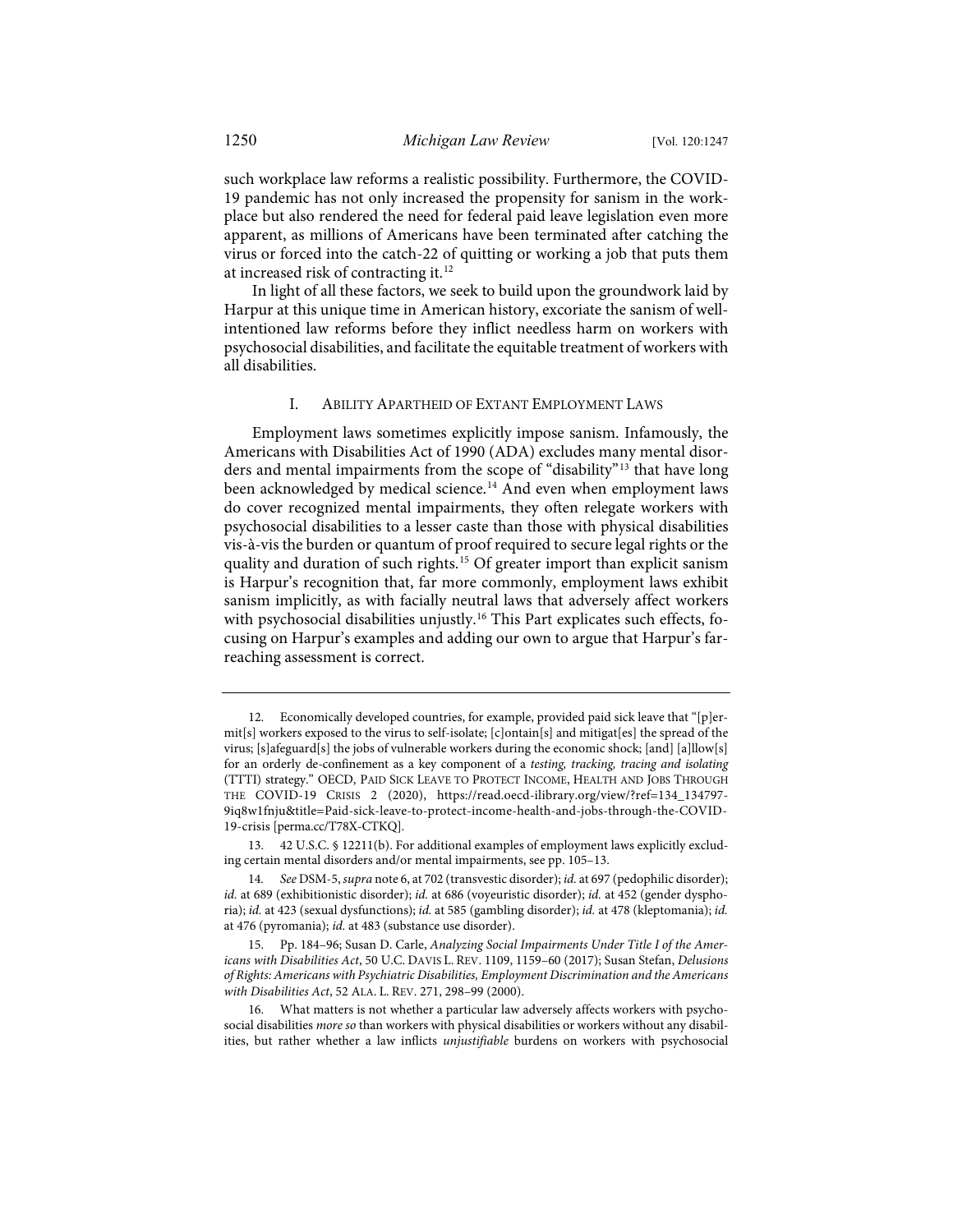Harpur sets out to prove his thesis by focusing first on the international treaties, agencies, and mechanisms that combat sanism. His general assertion is that prior to the 2006 adoption of the Convention on the Rights of Persons with Disabilities (CRPD) by the United Nations,<sup>[17](#page-5-2)</sup> international laws and standards relating to employment, including those promulgated by the International Labour Organization (ILO), were essentially sanist and insufficiently considered the needs of workers with psychosocial disabilities (pp. 26–27). By contrast, the CRPD opposes hierarchies of impairments at work and has supplanted the ILO's standards as the leading international standard on how dis-

ability is to be mediated and incorporated into the workplace[.18](#page-5-3) Harpur supports these assertions through a textual analysis of the CRPD, as well as an analytical reading of employment-related Concluding Observations issued by the Committee on the Rights of Persons with Disabilities, the body of experts tasked with enforcing the treaty (pp. 42–46).

<span id="page-5-1"></span><span id="page-5-0"></span>Turning next to domestic laws, Harpur aptly criticizes national employment laws for predominantly following the minority group approach instead of the universalist approach (p. 86). In the minority group approach, workers are slotted into one of two buckets based on their "pan-disability" identity: disabled or not disabled.[19](#page-5-4) Advocates of this approach generally contend that "the specific diagnosis [i]s not what matter[s]. What matter[s is] that people with all of these different diagnoses face[] exclusion from physical and social structures as a result."<sup>[20](#page-5-5)</sup> In contrast, the universalist approach contends, at its apogee, that "all of us are disabled in some ways and for some purposes,"<sup>[21](#page-5-6)</sup> implying that the disability rights movement's focus should be coalitional in nature, based "on removing barriers to ability equality" without designing laws requiring a determination of who is "able" and who is "disabled" (p. 87).

disabilities. Hence, sanism does not necessarily imply quantifiable disparate impact against workers with psychosocial disabilities; rather, it presumes only unnecessary harm against them.

<span id="page-5-2"></span><sup>17.</sup> Convention on the Rights of Persons with Disabilities, *opened for signature* Mar. 30, 2007, 2515 U.N.T.S. 3. The United States has signed, but not ratified, the CRPD. *Convention on the Rights of Persons with Disabilities*, U.N. TREATY COLLECTION (2021), [https://treaties.un.org](https://treaties.un.org/Pages/ViewDetails.aspx?src=TREATY&mtdsg_no=IV-15&chapter=4) [/Pages/ViewDetails.aspx?src=TREATY&mtdsg\\_no=IV-15&chapter=4](https://treaties.un.org/Pages/ViewDetails.aspx?src=TREATY&mtdsg_no=IV-15&chapter=4) [\[perma.cc/VHV2-4M5Z\]](https://perma.cc/VHV2-4M5Z). This fact begs the question of whether the treaty's standards, which are equally applicable across disability categories, would have influenced American law and policy in a more progressive direction in the event of ratification.

<span id="page-5-3"></span><sup>18</sup>*. See* p. 31. *See generally* THE UN CONVENTION ON THE RIGHTS OF PERSONS WITH DISABILITIES:ACOMMENTARY (Ilias Bantekas, Michael Ashley Stein & Dimitris Anastasiou eds., 2018).

<span id="page-5-4"></span><sup>19.</sup> Michael Ashley Stein & Michael E. Waterstone, *Disability, Disparate Impact, and Class Actions*, 56 DUKE L.J. 861, 863–64 (2006) (originating the term); *see also* Samuel R. Bagenstos, *The ADA Amendments Act and the Projects of the American Disability Rights Movement*, 23 UDC/DCSL L. REV. 139, 141 (2020).

<span id="page-5-5"></span><sup>20.</sup> Bagenstos, *supra* not[e 19,](#page-5-0) at 142; *see* Michelle A. Travis, *Impairment as Protected Status: A New Universality for Disability Rights*, 46 GA. L.REV. 937, 939 (2012); Kevin Barry, *Toward Universalism: What the ADA Amendments Act of 2008 Can and Can't Do for Disability Rights*, 31 BERKELEY J. EMP. & LAB. L. 203, 213–17 (2010).

<span id="page-5-6"></span><sup>21.</sup> Bagenstos, *supra* note [19,](#page-5-0) at 142; *see* Travis, *supra* note [20,](#page-5-1) at 939; Barry, *supra* note [20,](#page-5-1) at 217–21.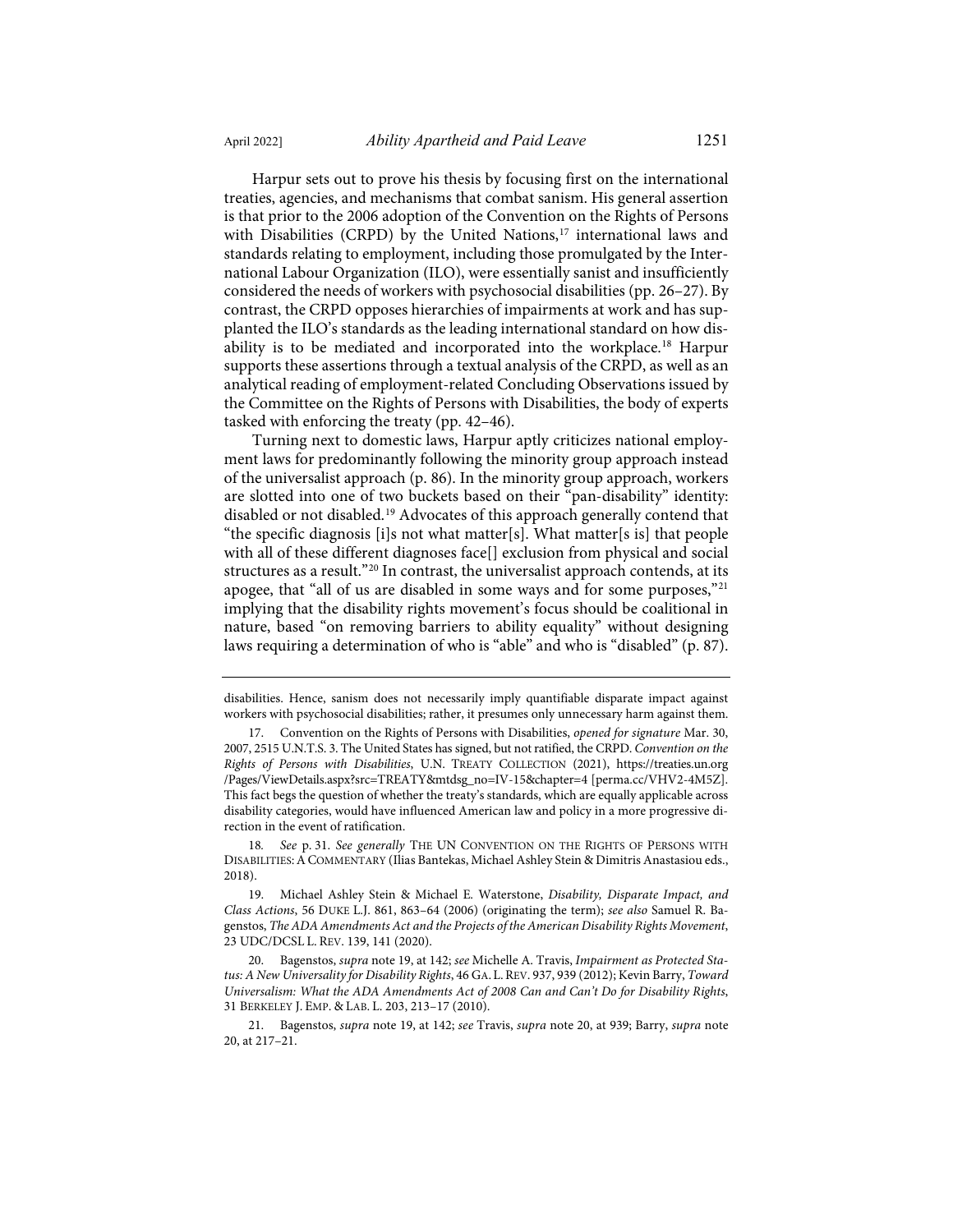Finally, as yet another alternative, one may acquiesce in the minority group approach's line drawing out of necessity (e.g., for administrative purposes) but focus instead on universally opposing ableism regardless of which side of that line the victim falls.<sup>[22](#page-6-0)</sup>

Before turning to Harpur's criticism of the minority group approach and why he favors the universalist approach, it is worth briefly reflecting on one of its key shortcomings. Universalizing a group of individuals tends to erase constituents' individuality, which inflicts both a psychic harm (e.g., feeling that you do not exist as you see yourself) and a tangible harm (e.g., having interests unique to your constituency relegated to the back burner in service of the interests that maximize utility for the most constituents within the group). Universalizing a group can also inflict political harm by reducing the salience and moral authority of claims to civil and human rights protections as appropriate responses to historical and continuing exclusions from social participation.[23](#page-6-1) For example, the gay rights movement, a name already hinting at such erasure, has recognized that a "universalizing definition of bisexuality"—the idea that "[e]veryone is bisexual" to a degree, just as universalist disability rights advocates contend that "everyone is disabled" to some degree—"maximizes the number of persons erased."<sup>[24](#page-6-2)</sup> The same can be said of the term "transgender," which critics contend "eras[es] the differences in experiences and struggles of different groups (mainly the needs and desires of self-identified transsexuals)";[25](#page-6-3) "colorblindness," and the erasure of racial and ethnic categories if one argues that "virtually everyone is multiracial";<sup>[26](#page-6-4)</sup> and Judith Butler's post-mod-ern, deconstructionist project seeking to trouble gender categories.<sup>[27](#page-6-5)</sup>

Those valid criticisms of universality notwithstanding, the minority group approach, which highlights the salience of group-specific characteristics, has its drawbacks too. Opponents of the minority group approach cite the heterogeneity of disability and contend that individuals with a disability lack sufficient commonality of interest.<sup>[28](#page-6-6)</sup> This framing results in opposition to

<span id="page-6-0"></span><sup>22.</sup> Michael Ashley Stein, Anita Silvers, Bradley A. Areheart & Leslie Pickering Francis, *Accommodating Every Body*, 81 U. CHI. L. REV. 689, 741–43 (2014).

<span id="page-6-1"></span><sup>23.</sup> For a classic exploration of the tensions between universal and identity-specific protections, see MARTHA MINOW, MAKING ALL THE DIFFERENCE: INCLUSION, EXCLUSION, AND AMERICAN LAW (1990).

<span id="page-6-2"></span><sup>24.</sup> Kenji Yoshino, *The Epistemic Contract of Bisexual Erasure*, 52 STAN. L. REV. 353, 370 (2000) (alteration in original).

<span id="page-6-3"></span><sup>25.</sup> Ido Katri, *Transgender Intrasectionality: Rethinking Anti-discrimination Law and Litigation*, 20 U. PA. J.L. & SOC. CHANGE 51, 55 (2017).

<span id="page-6-4"></span><sup>26.</sup> john a. powell, *The Colorblind Multiracial Dilemma: Racial Categories Reconsidered*, 31 U.S.F. L. REV. 789, 798 (1997).

<span id="page-6-5"></span><sup>27.</sup> JUDITH BUTLER, GENDER TROUBLE: FEMINISM AND THE SUBVERSION OF IDENTITY 20–21 (2d ed. 1999) ("It would be wrong to assume in advance that there is a category of 'women'  $\dots$ ").

<span id="page-6-6"></span><sup>28</sup>*. See, e.g.*, Lisa Eichhorn, *Hostile Environment Actions, Title VII, and the ADA: The Limits of the Copy-and-Paste Function*, 77 WASH. L. REV. 575, 621 (2002); Mary Crossley, *The Disability Kaleidoscope*, 74 NOTRE DAME L. REV. 621, 664 (1999).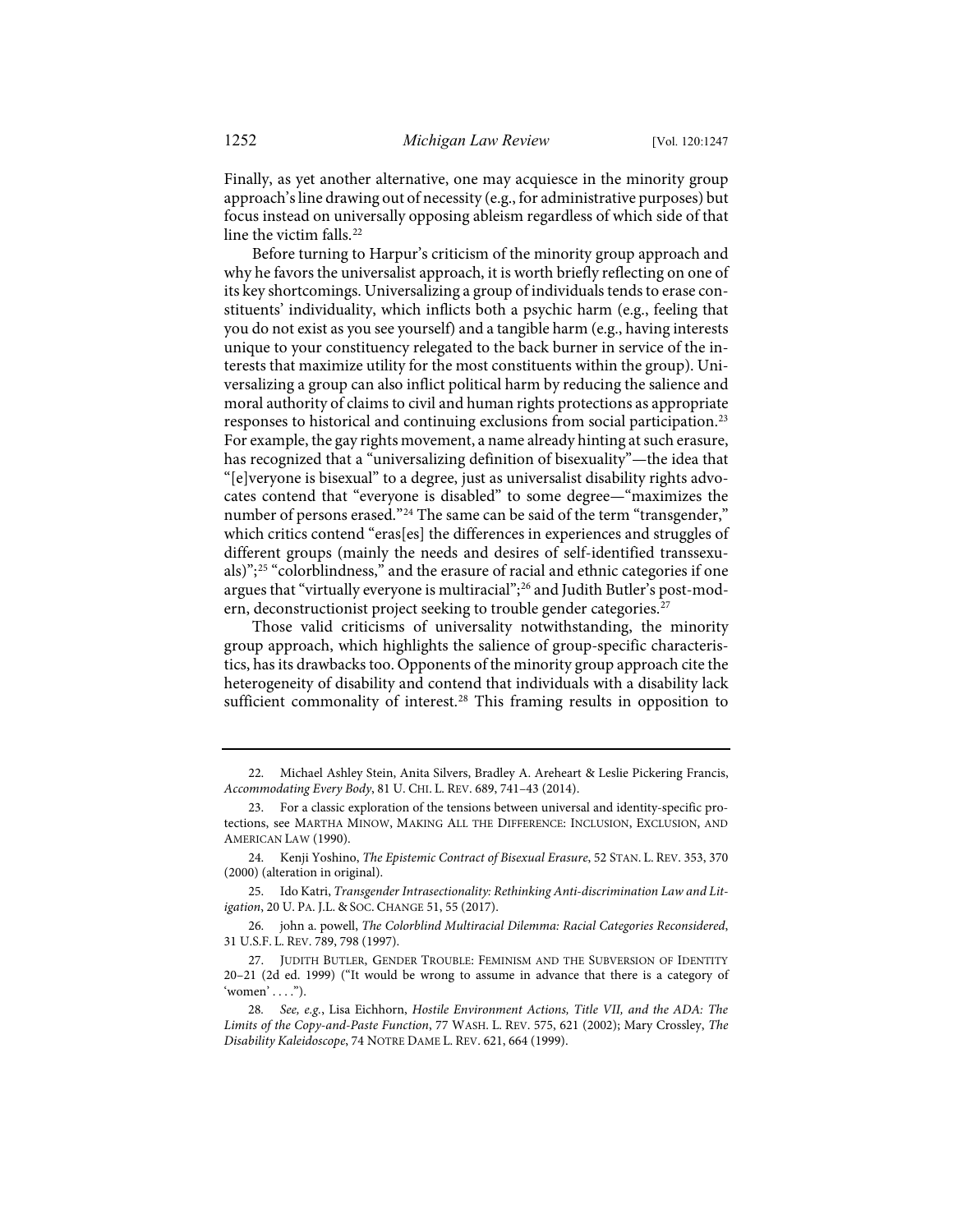pan-disability class actions, disparate impact claims, and claims involving statistical evidence of discrimination.<sup>29</sup> Furthermore, the minority group approach diffuses the disability rights community's political power, giving greater voice to issues unique to constituencies within the larger community while diluting opportunity for collective action.<sup>[30](#page-7-1)</sup>

The minority group approach also has the real-world implication of excluding many "edge cases" (i.e., disabilities that "[do] not fit society's more general understanding of what constitutes a 'disability'"),<sup>[31](#page-7-2)</sup> with psychosocial disabilities chief among them. The line drawing necessitated by the minority group approach incentivizes powerful actors like employers and affected state agencies to narrowly construe legal tests to attempt to minimize their financial and administrative burdens. As evidence of this line drawing, Harpur cites three common policies: first, duration tests, such as recognizing only impairments with long-lasting symptoms when many mental impairments are episodic (p. 82); second, preconditioning legal rights on a diagnosis when mental disorders notoriously are difficult to diagnose and often require long periods of time to arrive at a diagnosis; [32](#page-7-3) and third, burdening workers with proving their mental disorder or mental impairment when proof can be onerous, if proof can be marshalled at all (pp. 95–98). To that array, we add other temporal thresholds like frequency tests (i.e., only recognizing disorders or impairments requiring frequent treatment) and minimum hours tests (i.e., conditioning coverage on working a minimum number of hours over a given period of time). Together, these elements of national employment laws demonstrate the pervasive sanism structured and proliferated by the minority group approach.

<span id="page-7-4"></span>In fact, the operation of national laws derived from the minority group approach exposes sanism even when workers fall within the ambit of having a "disability." Harpur contends that this is because the sort of "non-ideal behaviours" exhibited by some workers with psychosocial disabilities can be "regarded as undesirable, with workers who exhibit such practices counselled, retrained or dismissed" (p. 126). Accordingly, employers are more likely to acquiesce to providing as a reasonable accommodation a onetime auxiliary aid (e.g., a screen reader for a blind person or a reaching device for a little person) or a onetime modification to a built work environment (e.g., a wheelchair ramp for someone who cannot use steps or an air purifier for an individual with cystic fibrosis) than recurring adjustments to how things are done

<sup>29.</sup> Stein & Waterstone, *supra* not[e 19,](#page-5-0) at 874–75.

<span id="page-7-1"></span><span id="page-7-0"></span><sup>30.</sup> Travis, *supra* not[e 20,](#page-5-1) at 976; SAMUEL R. BAGENSTOS, LAW AND THE CONTRADICTIONS OF THE DISABILITY RIGHTS MOVEMENT 30 (2009).

<span id="page-7-2"></span><sup>31.</sup> Bagenstos, *supra* not[e 19,](#page-5-0) at 140, 148–50; *see* Chai R. Feldblum, Kevin Berry & Emily A. Benfer, *The ADA Amendments Act of 2008*, 13 TEX. J. ON C.L. & C.R. 187, 193 (2008); Harlan Hahn, *Accommodations and the ADA: Unreasonable Bias or Biased Reasoning?*, 21 BERKELEY J. EMP. & LAB. L. 166, 177–78 (2000).

<span id="page-7-3"></span><sup>32.</sup> Pp. 94–95; *see also* Matthew J. Edlund, *Psychiatric Diagnosis Is Difficult, and So Is Treatment*, PSYCH.TODAY (July 19, 2018)[, https://www.psychologytoday.com/us/blog/the-power](https://www.psychologytoday.com/us/blog/the-power-rest/201807/psychiatric-diagnosis-is-difficult-and-so-is-treatment)[rest/201807/psychiatric-diagnosis-is-difficult-and-so-is-treatment](https://www.psychologytoday.com/us/blog/the-power-rest/201807/psychiatric-diagnosis-is-difficult-and-so-is-treatment) [\[perma.cc/25L4-YGCF\]](https://perma.cc/25L4-YGCF).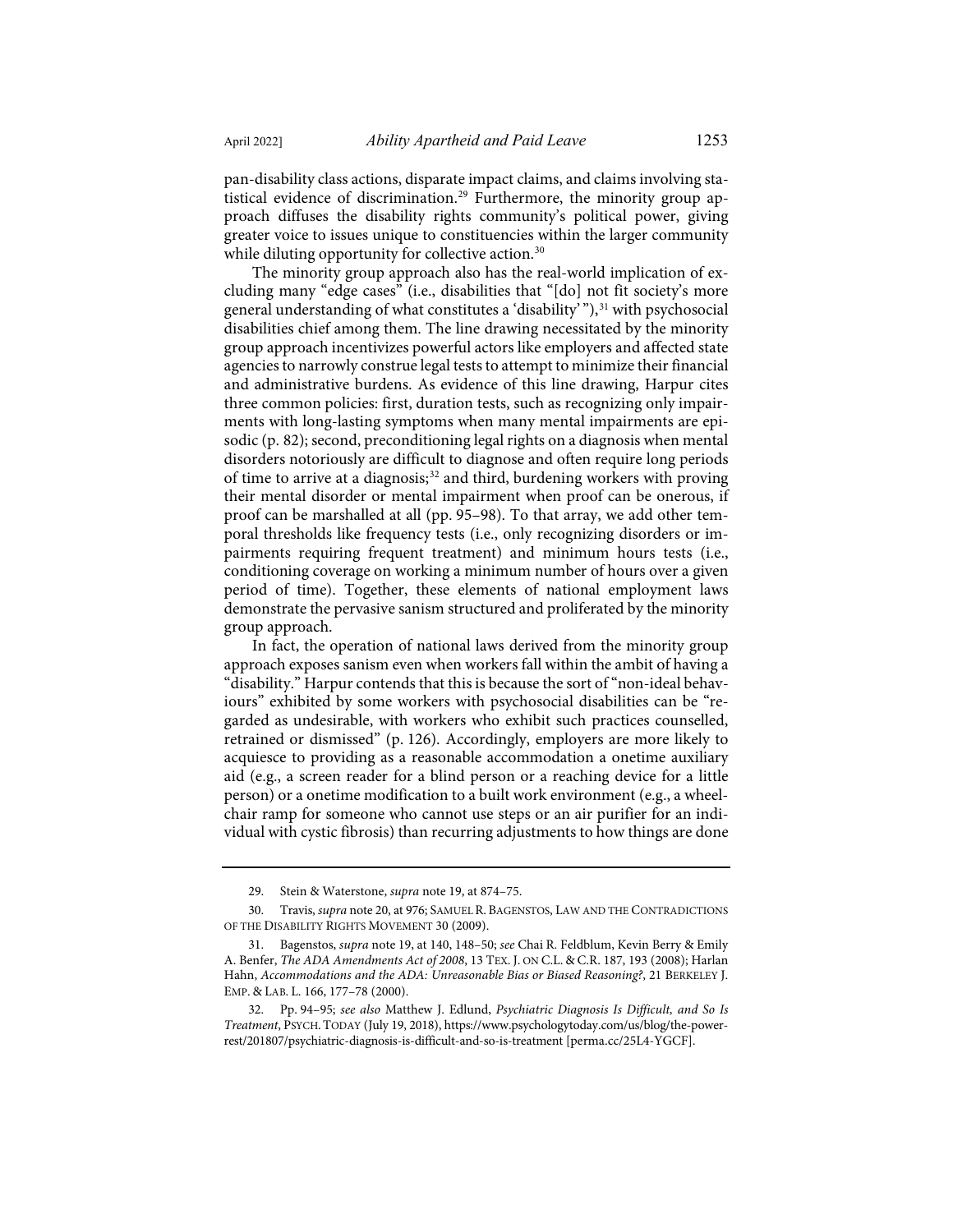(e.g., patience with a worker with autism spectrum disorder who gets angry about a relatively minor workplace policy change, or ten minute breaks for a person with bipolar disorder to reflect on and adjust their emotional balance).[33](#page-8-0) Harpur echoes the suspicion of other legal scholars before him, as yet unproven by empirics but highly probable in our view, that such reasonable accommodation laws tend to privilege workers with a physical or sensory disability over workers with a psychosocial disability. This is because the "accommodations for employees with psychiatric disabilities often involve modifications of schedules or workplace practices or policies, as opposed to changes in the physical environment," which tend to be easier to quantify and administer.<sup>34</sup>

Even when national employment laws do adopt a universalist approach, they often fail to support workers with a psychosocial disability. For instance, occupational health and safety laws typically require businesses to intervene if any workers create a health and safety risk to the workplace, not just workers in one minority group or another.<sup>[35](#page-8-2)</sup> Yet, Harpur accurately details how ignorance and sanist prejudices engender flawed perceptions of risks from workers with a psychosocial disability, leading some employers to discipline or terminate workers with a psychosocial disability rather than face any modicum of risk that they may pose a "direct threat" to themselves or others.<sup>36</sup>

In sum, Harpur convincingly exposes sanism as pervasive within national employment laws despite international law's opposition. However, one aspect where Harpur's research could use further development concerns leave laws in the United States. We view these as perhaps the clearest examples of workplace sanism for a host of reasons explained in the following Part.

<span id="page-8-0"></span><sup>33</sup>*. See* pp. 148–49; *cf.* Adams v. Crestwood Med. Ctr., 504 F. Supp. 3d 1263 (N.D. Ala. 2020) (denying summary judgment to medical center that refused to relieve kitchen porter/dishwasher with an intellectual disability of the responsibility for delivering meals to patients); Taylor v. Food World, Inc., 133 F.3d 1419, 1424 (11th Cir. 1998) (reversing summary judgment for grocer that fired utility clerk with autism spectrum disorder who spoke loudly to customers and asked them personal questions instead of reassigning him to a non-customer-facing role).

<span id="page-8-1"></span><sup>34.</sup> Elizabeth F. Emens, *Integrating Accommodation*, 156 U. PA. L. REV. 839, 856–57 (2008); *see* pp. 124–26; Michael Ashley Stein, *The Law and Economics of Disability Accommodations*, 53 DUKE L.J. 79, 103–05 (2003) (describing easier-to-quantify accommodations).

<span id="page-8-2"></span><sup>35.</sup> Pp. 166–67; *see, e.g.*, OSHA, U.S. DEP'T OF LAB., DIRECTIVE NO. CPL 02-01-058, ENFORCEMENT PROCEDURES AND SCHEDULING FOR OCCUPATIONAL EXPOSURE TO WORKPLACE VIOLENCE 18 (2017), [https://www.osha.gov/sites/default/files/enforcement/di](https://www.osha.gov/sites/default/files/enforcement/directives/CPL_02-01-058.pdf)[rectives/CPL\\_02-01-058.pdf](https://www.osha.gov/sites/default/files/enforcement/directives/CPL_02-01-058.pdf) [\[perma.cc/SS8G-5VBW\]](https://perma.cc/SS8G-5VBW).

<span id="page-8-3"></span><sup>36.</sup> Pp. 167–68; *see, e.g.*, Haas v. Wyo. Valley Health Care Sys., 465 F. Supp. 2d 429, 435– 37 (M.D. Pa. 2006) (citing 42 U.S.C. § 12182(b)(3)) (finding hospital terminated surgeon with schizotypal personality disorder out of fear that his hypomanic episodes would pose a direct threat to patients despite uncertainty of that risk).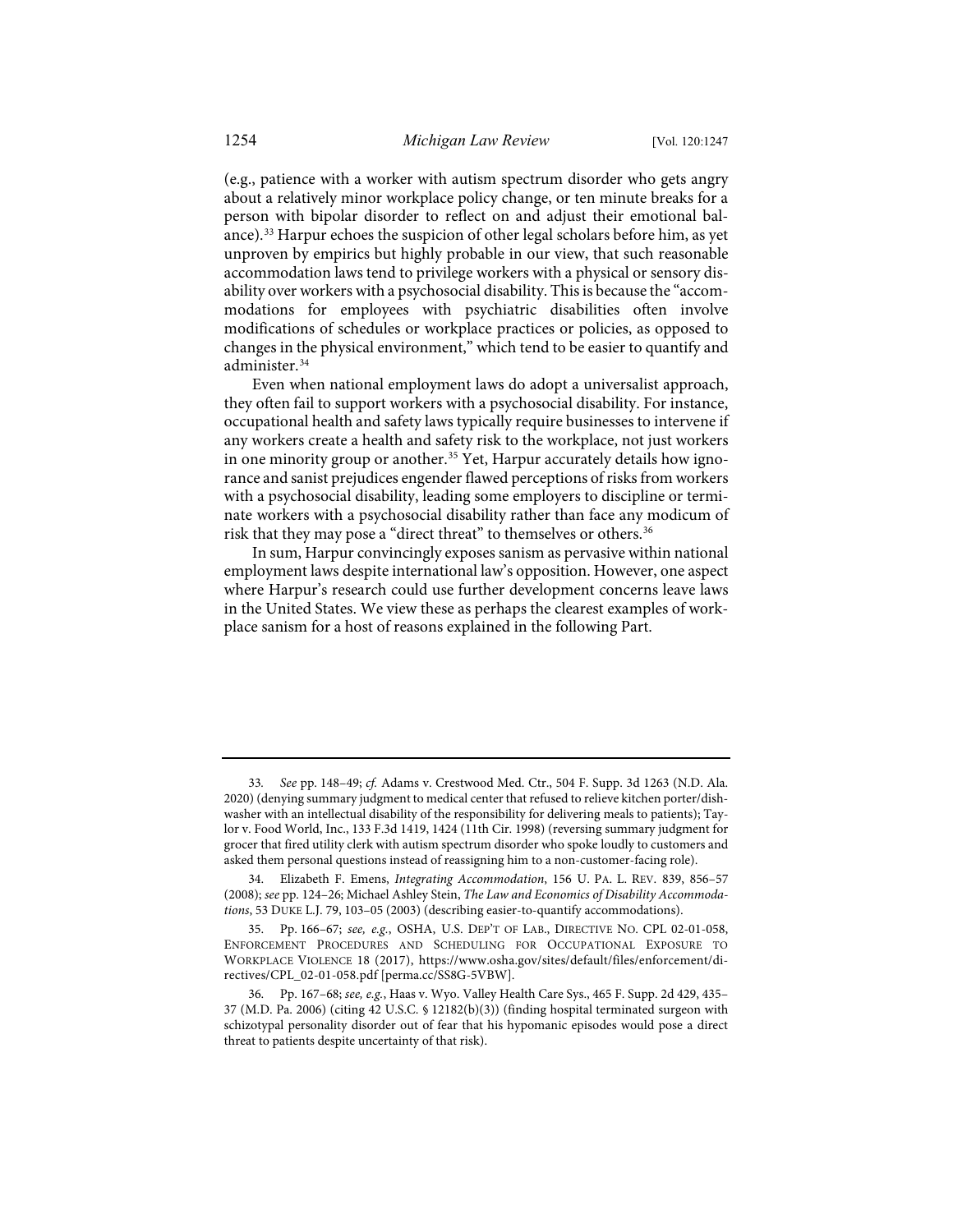#### II. DOMESTIC LEAVE LAW SANISM

Until last year, federal law failed to guarantee paid family leave or paid sick leave.<sup>[37](#page-9-0)</sup> Rather, federal law guaranteed only unpaid leave via a sparse patchwork of statutes like the FMLA, which guarantees leave, inter alia, when an employee's "serious health condition" renders that employee unable to per-form the basic functions of the position.<sup>[38](#page-9-1)</sup> In Section II.A, we highlight two aspects of the FMLA and its regulations that propagate sanism: (1) temporal thresholds and (2) recognizing medical diagnoses as relevant. In Section II.B, we then examine the sanist effects of contemporary federal, state, and municipal paid leave laws, including those enacted in response to the COVID-19 pandemic.

#### A. *The Family and Medical Leave Act*

#### 1. Temporal Thresholds

Foremost, the FMLA and its implementing regulations contain multiple arbitrary lines drawn to exclude certain employees from leave. Herein, we highlight duration tests, frequency tests, and minimum hours tests, all of which fall under our umbrella term, "temporal thresholds." These line-drawing exercises operate to marginalize workers with a psychosocial disability without sufficient medical justifications, thereby exposing their sanism.

Consider duration tests, which condition leave on incapacity of certain durations, and frequency tests, which condition leave on frequent treatment. The FMLA and its regulations define a "serious health condition" as involving "inpatient care" or "continuing treatment by a health care provider.["39](#page-9-2) Setting aside inpatient care and the inapposite definitions of continuing treatment for workers with a psychosocial disability,<sup>[40](#page-9-3)</sup> an employee with a serious health condition qualifies for FMLA leave only upon demonstrating continuing treatment by proving "incapacity of more than three consecutive, full calendar days" or a "chronic serious health condition," which the regulations define as a condition requiring treatment by a health care provider at least twice per year and continuing over an extended period of time that may cause episodic

<sup>37</sup>*. See infra* note[s 62–](#page-13-0)[67](#page-14-0) and accompanying text.

<sup>38. 29</sup> U.S.C. § 2612(a)(1)(D).

<sup>39</sup>*. Id.* § 2611(11); *see also* 29 C.F.R. § 825.113(a) (2020).

<span id="page-9-3"></span><span id="page-9-2"></span><span id="page-9-1"></span><span id="page-9-0"></span><sup>40</sup>*. See* 29 C.F.R. § 825.115(b) (2020) (pregnancy, prenatal care); *id.* § 825.115(d) (permanent or long-term conditions for which treatment may not be effective); *id.* § 825.115(e)(1) (conditions requiring multiple treatments for restorative surgery). The regulations' examples of conditions for which treatment might not be effective include "Alzheimer's, a severe stroke, or the terminal stages of a disease," *id.* § 825.115(d), implying conditions for which palliative care is indicated, as opposed to mental disorders which generally are treatable. *See* DSM-5, *supra* note [6,](#page-2-5) at xli (stating the DSM-5 is intended to "aid in the . . . *treatment* of mental disorders") (emphasis added).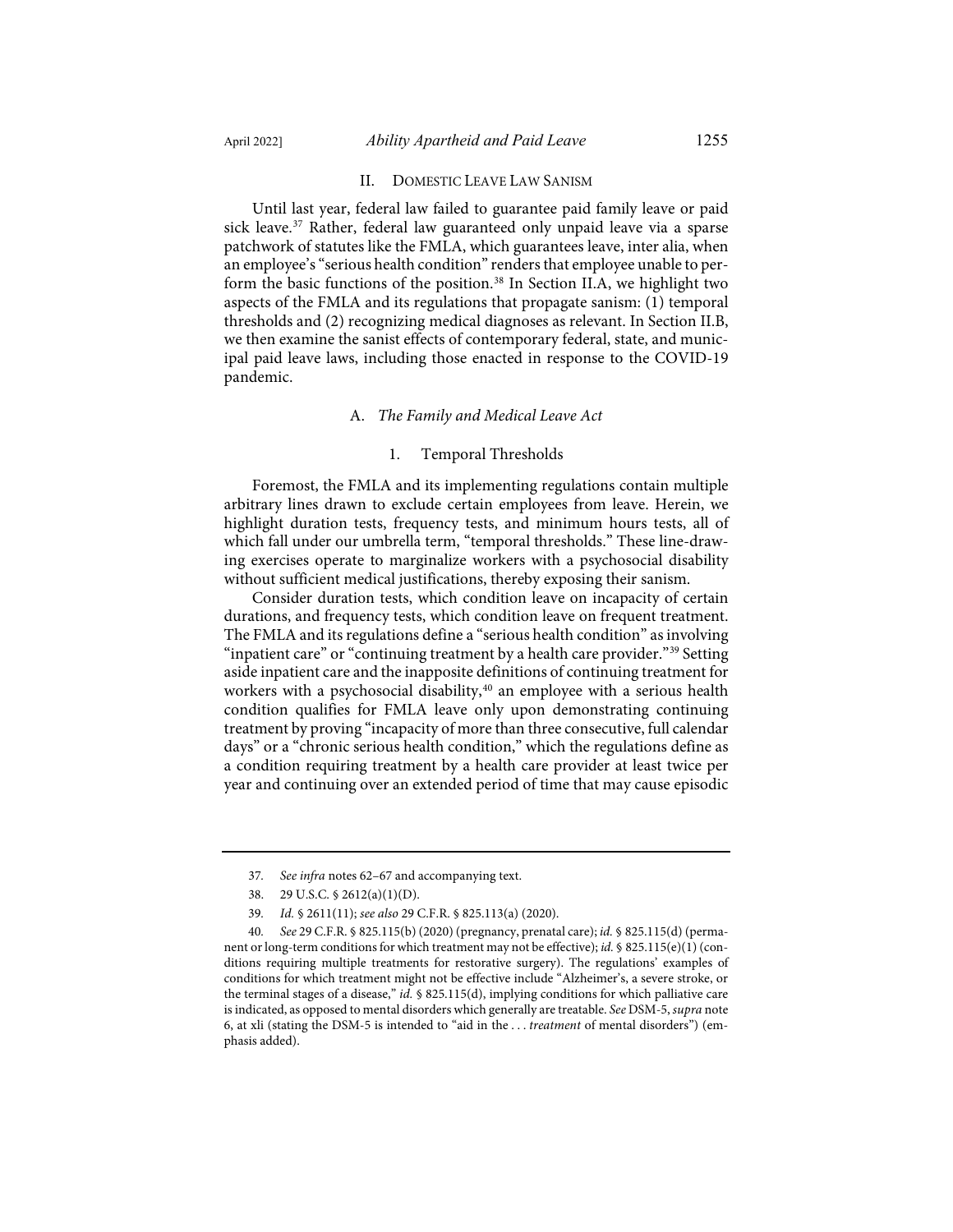incapacity.<sup>[41](#page-10-0)</sup> However, many mental impairments can be episodic,<sup>42</sup> incapacitating employees for minutes, hours, or a few days at a time, but never "three consecutive, full calendar days" of incapacity. Examples include stereotypic movements in the disorder of the same name; panic attacks, one symptom of panic disorder; and periods of impairment incident to hypersomnolence dis-order.<sup>[43](#page-10-2)</sup> As Harpur explains, the FMLA's "duration tests" are a common form of value judgment used "to arbitrarily control who is able to claim the mantle of disability" because "duration of impairment may have no relevance to the level of disablement" and the resulting impact on employment (pp. 91–92).

Next, consider frequency tests, which condition leave on frequent treatment. Many mental impairments and mental disorders require less frequent visits to a health care provider than twice annually. For example, one physician at the Mayo Clinic "recommend[ed] that adults who take medication for chronic conditions see their primary care physician at least once a year" to manage such conditions and keep current with preventive screenings.<sup>[44](#page-10-3)</sup> Therefore, workers with a mental impairment requiring annual or less frequent health care visits are excluded from the FMLA's continuing treatment prong. Indeed, judges have had little difficulty concluding that physical impairments like back pain, lumbago, muscle spasms, and sacroiliac joint arthritis and physical disorders like degenerative disc disease qualify as serious health conditions given the frequency of follow up visits with health care providers.[45](#page-10-4) Yet, judges have found that mental disorders such as anxiety disorders, depressive disorders, and sleep-wake disorders are not serious health conditions when the patients needed less frequent treatments.[46](#page-10-5) It is a sanist act of arbitrary line drawing to deny FMLA leave to workers with relatively brief impairments that require comparatively infrequent treatments.

<span id="page-10-0"></span><sup>41. 29</sup> C.F.R. § 825.115(a), (c), (e)(2) (2020). The regulations allow employees to qualify for "continuing treatment" in cases of "[t]reatment by a health care provider on at least one occasion, which results in a regimen of continuing treatment under the supervision of the health care provider," only if they also demonstrate "incapacity of more than three consecutive, full calendar days." *Id.* § 825.115(a)(2).

<span id="page-10-1"></span><sup>42.</sup> P. 82; *What's the Difference Between Mental Health and Mental Illness?*, HERE TO HELP, [https://www.heretohelp.bc.ca/q-and-a/whats-the-difference-between-mental-health](https://www.heretohelp.bc.ca/q-and-a/whats-the-difference-between-mental-health-and-mental-illness)[and-mental-illness](https://www.heretohelp.bc.ca/q-and-a/whats-the-difference-between-mental-health-and-mental-illness) [\[perma.cc/LG7F-Y3TE\]](https://perma.cc/LG7F-Y3TE) ("[M]ental illnesses (like other health problems) are often episodic . . . .").

<sup>43.</sup> DSM-5, *supra* not[e 6,](#page-2-5) at 78, 190, 369.

<span id="page-10-3"></span><span id="page-10-2"></span><sup>44.</sup> Rachel Nania, *How Often Do You Really Need to Go to the Doctor?*, AARP (Nov. 19, 2019), [https://www.aarp.org/health/conditions-treatments/info-2019/how-often-you-should](https://www.aarp.org/health/conditions-treatments/info-2019/how-often-you-should-visit-doctor.html)[visit-doctor.html](https://www.aarp.org/health/conditions-treatments/info-2019/how-often-you-should-visit-doctor.html) [\[perma.cc/KS6M-P65E\]](https://perma.cc/KS6M-P65E).

<span id="page-10-4"></span><sup>45</sup>*. See, e.g.*, Smith v. AS Am., Inc., 829 F.3d 616, 622 (8th Cir. 2016); West v. Pella Corp., No. 16-cv-154, 2017 WL 4765653, at \*5 (W.D. Ky. Oct. 20, 2017); Hepner v. Thomas Jefferson Univ. Hosps., Inc., No. 12-5443, 2013 WL 2334148, at \*3 (E.D. Pa. May 29, 2013); Pinson v. Berkley Med. Res. Inc., No. 03-1255, 2005 WL 3210950, at \*16 (W.D. Pa. June 21, 2005).

<span id="page-10-5"></span><sup>46</sup>*. See, e.g.*, Pivac v. Component Servs. & Logistics, Inc., 570 F. App'x 899, 903 (11th Cir. 2014); Kauffman v. St. Mary Med. Ctr., No. 13-4705, 2014 WL 4682035, at \*4–5 (E.D. Pa. Sept. 22, 2014).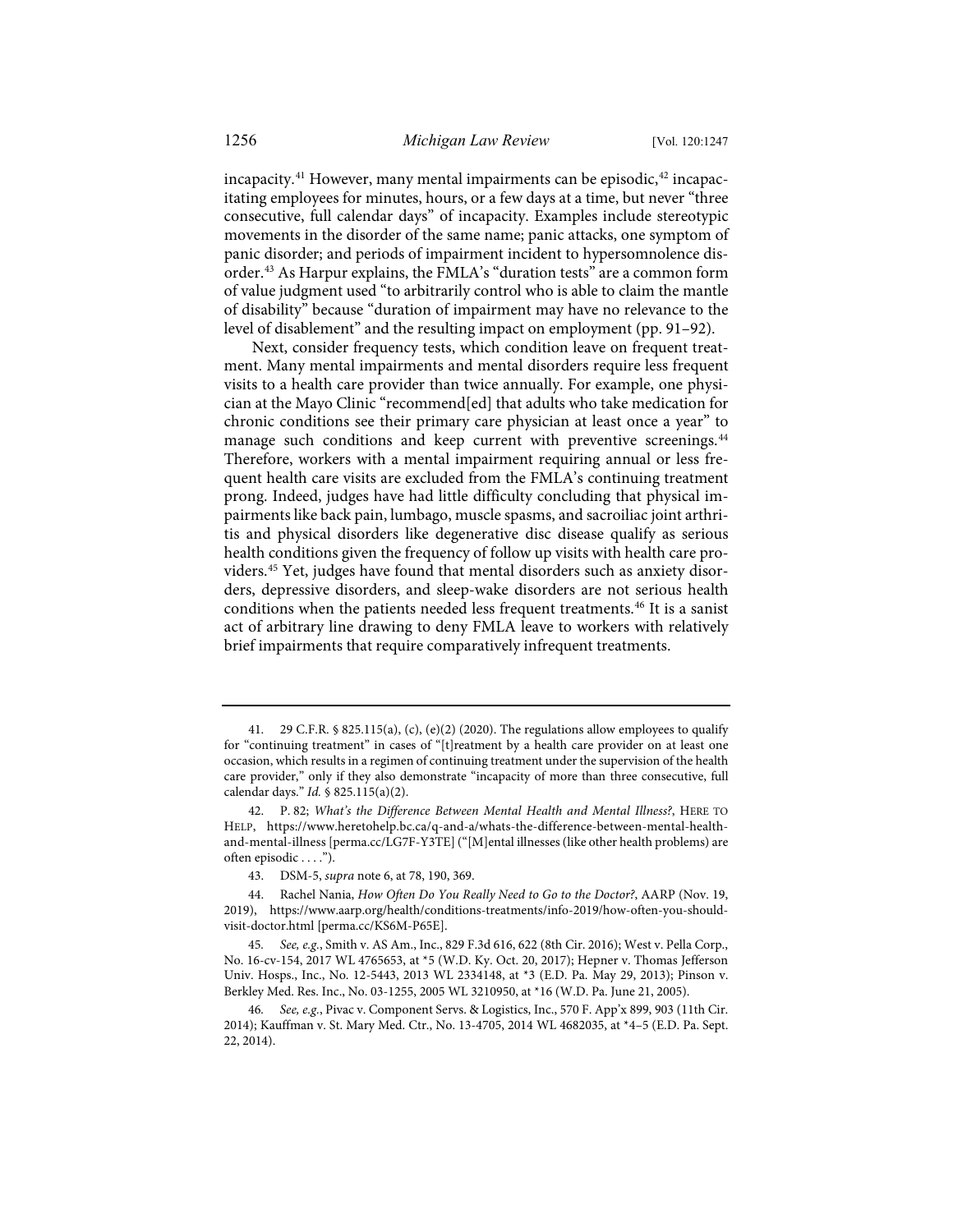Finally, consider minimum hours tests, which condition leave on working a minimum number of hours in a recent timeframe. The FMLA contains a binary trigger—mandating that employers provide a full, twelve weeks of leave for employees who, inter alia, work at least 1,250 hours in a twelve-month period, but mandating zero weeks of leave for employees who work 1,249 hours or fewer in the same time period.<sup>47</sup> Rather than providing leave on a pro rata basis (e.g., accruing an hour of leave for every thirty to forty hours worked, as with many state and municipal paid sick leave laws), the FMLA is all or nothing. Though scholars have exposed the FMLA's hours test as falling harshly on women,<sup>[48](#page-11-1)</sup> and especially low-income women,<sup>[49](#page-11-2)</sup> it also disadvantages employees with certain mental impairments who often cannot work 1,250 hours in a twelve-month period due to societal expectations. For instance, the expectation of a nine-to-five, Monday-to-Friday workday may be untenable for a worker with a bipolar disorder or antisocial personality disorder.[50](#page-11-3)

The primary justification for the FMLA's minimum hours test was imposing lesser leave obligations on smaller businesses by allowing them to deny leave for many part-time workers.<sup>[51](#page-11-4)</sup> Yet this value judgment lacks any medical justification and operates to the detriment of many workers with a psychosocial disability. If Congress's concern was imposing lesser leave obligations on smaller businesses, it could have accomplished the same with pro rata leave rights for part-time workers while mandating less total leave. We do not suggest that Congress adopt this approach; the FMLA is already stingy enough. Rather, we mention it as evidence of Congress having more than one option to palliate smaller businesses and electing the one that resulted in harm for workers with a psychosocial disability, among many other marginalized communities.

#### 2. Medical Diagnoses

Another sanist element of the FMLA apart from temporal thresholds is the relevance of diagnoses. Although a diagnosis is not necessary in every case

<sup>47. 29</sup> U.S.C. §§ 2611(2)(a)(ii), 2612(a)(1).

<span id="page-11-1"></span><span id="page-11-0"></span><sup>48.</sup> Lynn Ridgeway Zehrt, *A Special Delivery: Litigating Pregnancy Accommodation Claims After the Supreme Court's Decision in* Young v. United Parcel Service, Inc., 68 RUTGERS U. L.REV. 683, 714 (2016); Angie K. Young, *Assessing the Family and Medical Leave Act in Terms of Gender Equality, Work/Family Balance, and the Needs of Children*, 5 MICH. J. GENDER & L. 113, 140 (1998).

<span id="page-11-2"></span><sup>49.</sup> Ann O'Leary, *How Family Leave Law Left Out Low-Income Workers*, 28 BERKELEY J. EMP. & LAB. L. 1, 44 (2007).

<span id="page-11-4"></span><span id="page-11-3"></span><sup>50.</sup> P. 55; *see also* DSM-5, *supra* note [6,](#page-2-5) at 123 (bipolar disorders); *id.* at 659 (antisocial personality disorder).

<sup>51</sup>*. See* 138 CONG. REC. 27,512 (1992) (statement of Sen. John Chafee).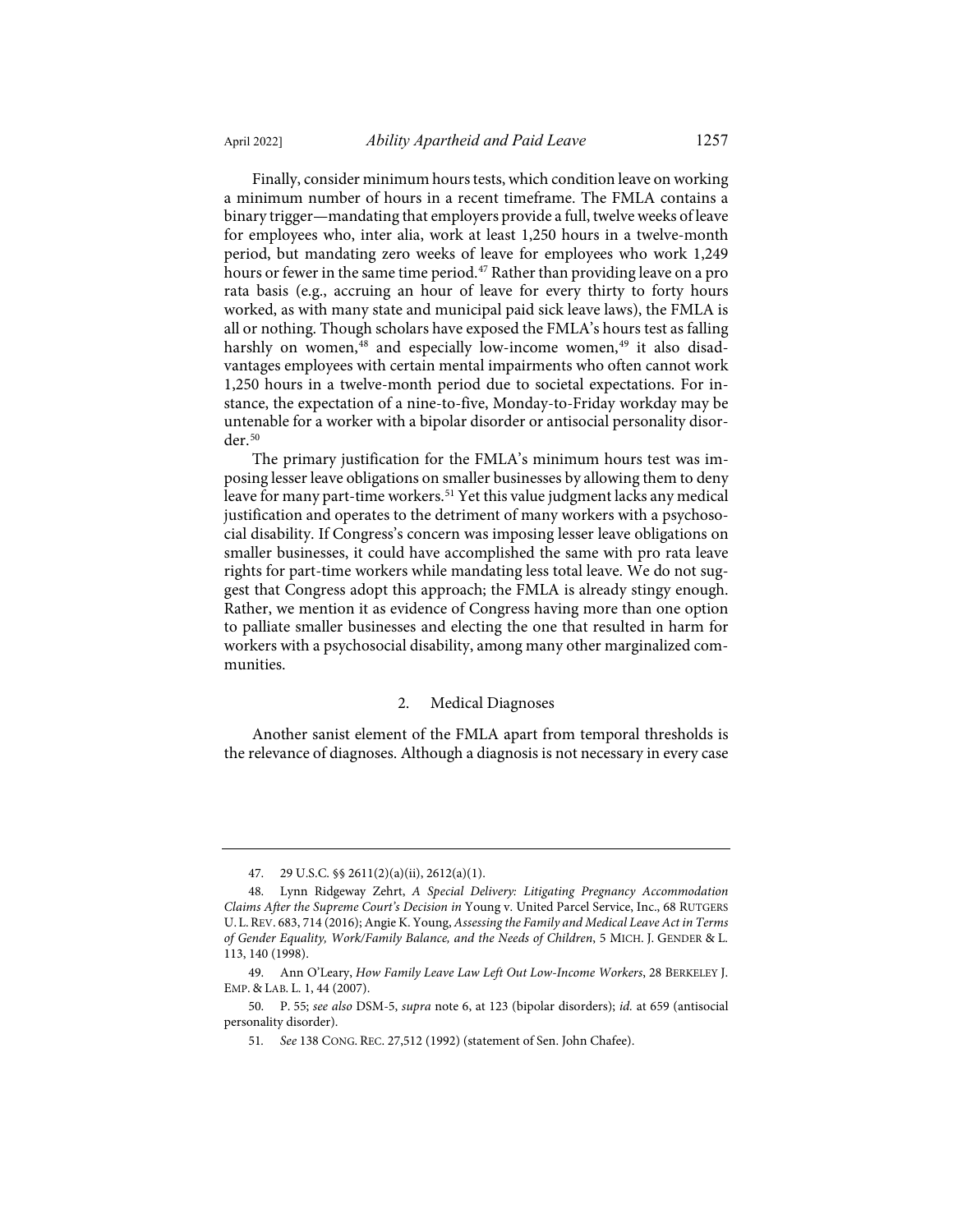for an employee to qualify for leave for a "serious health condition,"[52](#page-12-0) diagnoses are one of several medical facts that a health care provider may include in a certification "support[ing] the need for [FMLA] leave."[53](#page-12-1) However, mental disorders are infamously difficult to diagnose, sometimes taking multiple visits to a health care provider over an extended period of time, if a conclusive diagnosis can be made at all.<sup>[54](#page-12-2)</sup> As such, workers with a mental disorder that has yet to be diagnosed can expect greater difficulty substantiating the need for leave than workers who have a physical impairment with less diagnostic uncertainty.

In a similar vein, the FMLA's regulations authorize health care providers to disclose an employee's serious health condition in such certifications even if the employee wishes to keep the condition confidential.<sup>[55](#page-12-3)</sup> Because psychosocial disabilities can carry enormously harmful stigma, it is no wonder that many employees with such a disability choose to forego requesting leave for fear of having their disability exposed.<sup>[56](#page-12-4)</sup> In addition to stigma, workers with a psychosocial disability may fear both overt and subtle discrimination, ranging from petty slights to terminations based on their disability.<sup>[57](#page-12-5)</sup> And, in any event, an employer's lay knowledge of a diagnosis is of limited to no utility in

<span id="page-12-4"></span>56. P. 214 ("While it is exceptionally challenging to hide all manifestations of impairment for an extended period of time, some workers nevertheless choose to endure this burden rather than expose themselves to the negative stigma associated with disability."); Robert S. Teachout, *Keys to FMLA, ADA Compliance for Mental Health Are Communication, Flexibility*, SOC'Y FOR HUM. RES. MGMT. (Mar. 15, 2019)[, https://www.shrm.org/resourcesandtools/legal-and-compli](https://www.shrm.org/resourcesandtools/legal-and-compliance/employment-law/pages/keys-to-fmla-ada-compliance-for-mental-health-are-communication-flexibility.aspx)[ance/employment-law/pages/keys-to-fmla-ada-compliance-for-mental-health-are-communi](https://www.shrm.org/resourcesandtools/legal-and-compliance/employment-law/pages/keys-to-fmla-ada-compliance-for-mental-health-are-communication-flexibility.aspx)[cation-flexibility.aspx](https://www.shrm.org/resourcesandtools/legal-and-compliance/employment-law/pages/keys-to-fmla-ada-compliance-for-mental-health-are-communication-flexibility.aspx) [\[perma.cc/XU7X-7QVM\]](https://perma.cc/XU7X-7QVM) ("The stigma often attached to mental health may make employees ashamed to talk about the fact they're dealing with these issues and may keep them from reaching out for help."). This phenomenon was documented very early on in the ADA's history. *See, e.g.*, SUSAN STEFAN,HOLLOW PROMISES: EMPLOYMENT DISCRIMINATION AGAINST PEOPLE WITH MENTAL DISABILITIES (2002).

<span id="page-12-5"></span>57. Peter Blanck, Fitore Hyseni & Fatma Altunkol Wise, *Diversity and Inclusion in the American Legal Profession: Discrimination and Bias Reported by Lawyers with Disabilities and Lawyers Who Identify as LGBTQ+*, 47 AM. J.L. & MED. 9 (2021)[, https://doi.org/10.1017/amj.2021.1;](https://doi.org/10.1017/amj.2021.1) Lori Anderson Snyder et al., *Perceptions of Discrimination and Justice Among Employees with Disabilities*, 22 EMP. RESPS. & RTS. J. 5, 5 (2010).

<span id="page-12-0"></span><sup>52.</sup> Stekloff v. St. John's Mercy Health Sys., 218 F.3d 858, 863 (8th Cir. 2000); WAGE & HOUR DIV., U.S. DEP'T OF LAB., NEED TIME? THE EMPLOYEE'S GUIDE TO THE FAMILY AND MEDICAL LEAVE ACT 7 (2015), [https://www.dol.gov/sites/dolgov/files/WHD/legacy/files](https://www.dol.gov/sites/dolgov/files/WHD/legacy/files%E2%80%8C/employeeguide.pdf) [/employeeguide.pdf](https://www.dol.gov/sites/dolgov/files/WHD/legacy/files%E2%80%8C/employeeguide.pdf) [\[perma.cc/2E4X-V2TP\]](https://perma.cc/2E4X-V2TP) ("You do not have to tell your employer your diag $nosis \ldots$ ").

<sup>53. 29</sup> C.F.R. § 825.306(a)(3) (2020); *see also* 29 U.S.C. § 2613(b)(3).

<sup>54.</sup> Pp. 95, 97; *see* Edlund, *supra* not[e 32.](#page-7-4) 

<span id="page-12-3"></span><span id="page-12-2"></span><span id="page-12-1"></span><sup>55</sup>*. Cf.* 29 C.F.R. § 825.306 (2020) (limiting only what employers can require, not what health care providers can include, in such certifications). In contrast, California employers "must take steps to see that the health care provider does not disclose the underlying diagnosis of the serious health condition without the patient's consent." 4 MERRICK T. ROSSEIN, EMPLOYMENT DISCRIMINATION LAW AND LITIGATION § 30:28, Westlaw (database updated November 2021).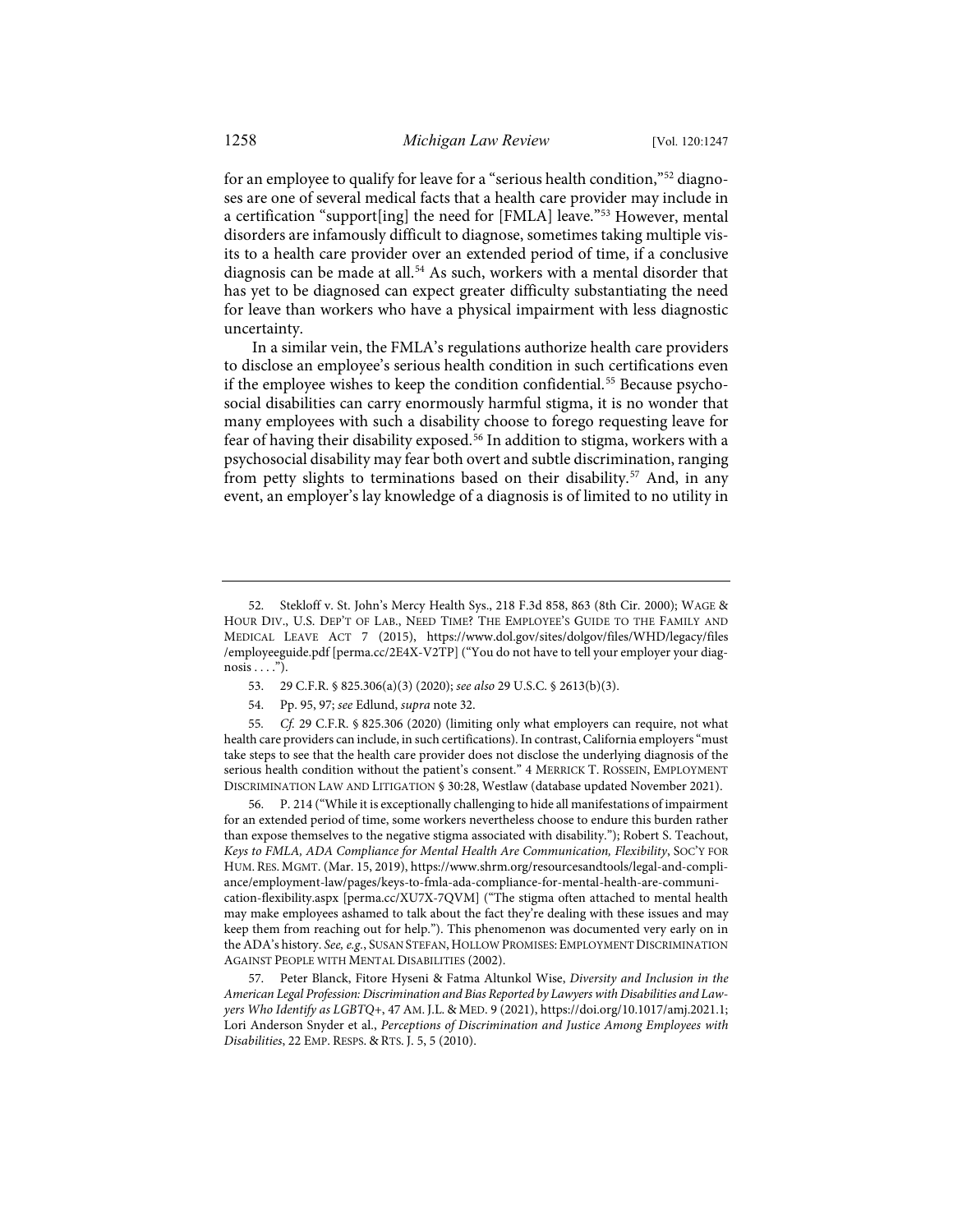discerning whether a particular health condition qualifies as "serious" if the employer has other available medical facts like symptoms on hand.<sup>[58](#page-13-1)</sup>

### <span id="page-13-0"></span>B. *Paid Leave Laws*

Turning next to paid leave laws, Congress recently added "a provision for paid leave for all purposes for which the FMLA allows unpaid leave," but only for most federal employees and not for private employees or employees of state and local governments.<sup>[59](#page-13-2)</sup> Hence, the new law merely redoubles the sanism of the FMLA. Separately, in the wake of the COVID-19 pandemic, Congress passed and the President signed into law the FFCRA.<sup>[60](#page-13-3)</sup> This law sunset at the end of calendar year 2020 but briefly expanded the bases for FMLA leave and required paid sick time in certain situations.[61](#page-13-4) Vis-à-vis expanded FMLA leave, the FFCRA mandated that all public agencies, as well as smalland medium-sized employers (not just those previously subject to the FMLA), provide FMLA leave to employees who had been on payroll for thirty calendar days who needed leave for childcare if the child's school or child care provider closed due to COVID-19 precautions.<sup>[62](#page-13-5)</sup> In so doing, the FFCRA swapped the FMLA's minimum hours requirement for a less onerous, but nonetheless allor-nothing, minimum days requirement that can be satisfied more easily by employees with a psychosocial disability who may have difficulty working fulltime. Vis-à-vis paid sick leave, the FFCRA mandated that the same swath of employers provide paid sick leave to any employee "to the extent that the employee is unable to work (or telework) due to a need for leave because," among several other reasons, "[t]he employee is experiencing symptoms of COVID-19 *and seeking a medical diagnosis*."[63](#page-13-6) No exception was codified for workers with a psychosocial (or other) disability who were unable, due to their impairment, to seek a medical diagnosis of COVID-19 until the incapacitating, episodic symptoms of their impairment subsided.

Finally, states and municipalities have enacted both paid family and paid sick leave laws, which often duplicate or even exacerbate the FMLA's sanism.

<span id="page-13-1"></span><sup>58.</sup> An employer may be able to discern an underlying mental disorder from knowledge of symptoms alone, but that result is unavoidable when the law calls upon employers to review medical certifications. Even employers that insulate medical certification review from management or outsource that review to third-party leave administrators may nonetheless deter employees with a psychosocial disability from requesting FMLA leave out of fear of exposure by the employer's agent and the resulting stigma or adverse employment actions.

<span id="page-13-2"></span><sup>59.</sup> Eric Yoder, *Starting Thursday, Most Federal Employees Are Eligible for Paid Parental Leave*, WASH. POST (Oct. 1, 2020)[, https://www.washingtonpost.com/politics/federal-paid-paren](https://www.washingtonpost.com/politics/federal-paid-parental-leave/2020/09/30/ac8e36c8-0335-11eb-b7ed-141dd88560ea_story.html)[tal-leave/2020/09/30/ac8e36c8-0335-11eb-b7ed-141dd88560ea\\_story.html](https://www.washingtonpost.com/politics/federal-paid-parental-leave/2020/09/30/ac8e36c8-0335-11eb-b7ed-141dd88560ea_story.html) [\[perma.cc/RQZ6-](https://perma.cc/RQZ6-AAPK) [AAPK\]](https://perma.cc/RQZ6-AAPK).

<sup>60.</sup> Families First Coronavirus Response Act, Pub. L. No. 116-127, 134 Stat. 178 (2020).

<span id="page-13-6"></span><span id="page-13-5"></span><span id="page-13-4"></span><span id="page-13-3"></span><sup>61</sup>*. Id.* § 3102, 134 Stat. at 189 (FMLA expansion); *id.* § 5102, 134 Stat. at 195 (paid sick leave provision); *id.* § 5109, 134 Stat. at 198 (sunset provision).

<sup>62</sup>*. Id.* § 3102, 134 Stat. at 189.

<sup>63</sup>*. Id.* § 5102(a)(3), 134 Stat. at 195 (emphasis added).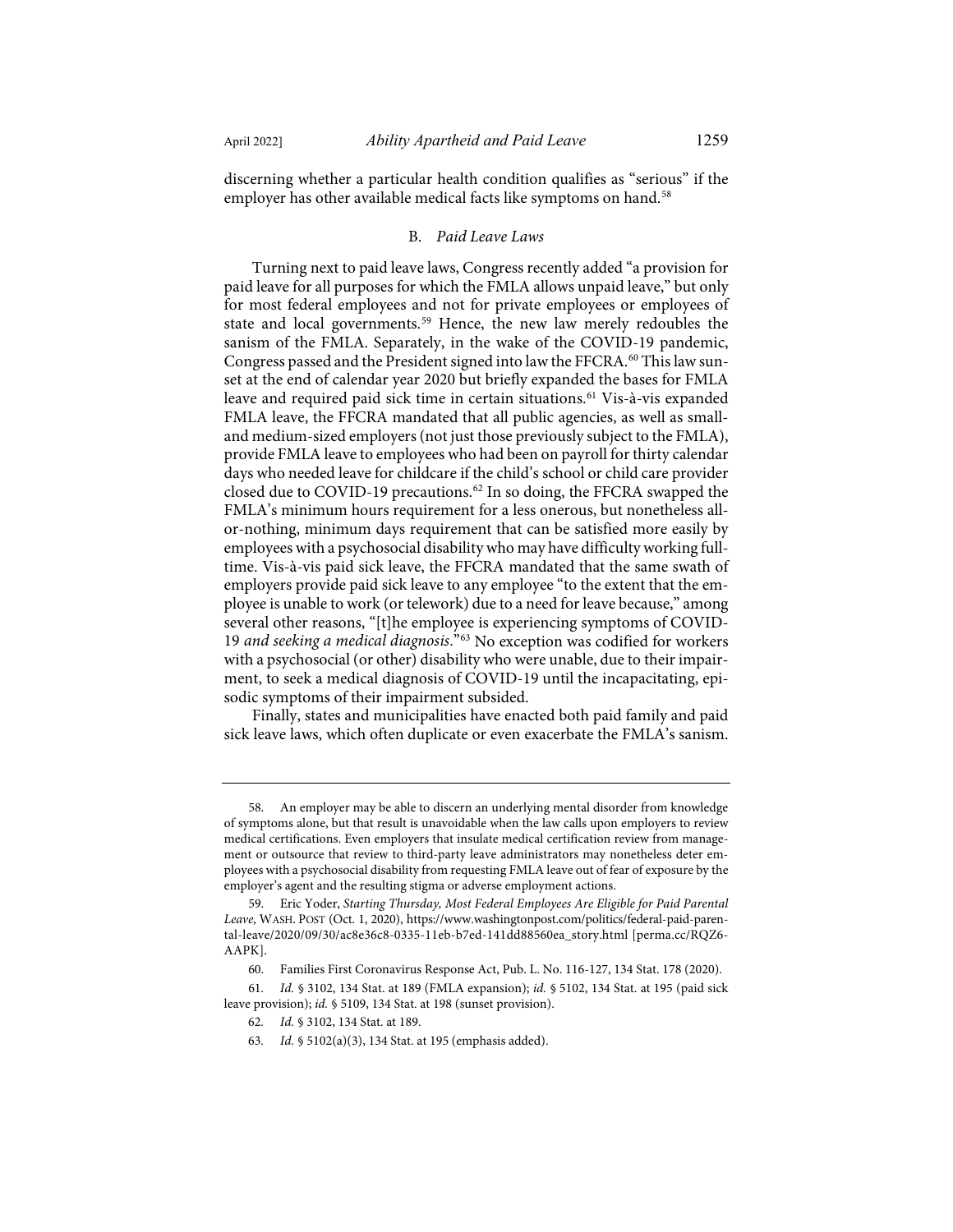For example, California's paid family leave law requires a diagnosis of a seri-ous health condition within the employee's certification,<sup>[64](#page-14-2)</sup> whereas the FMLA only permits the inclusion of a diagnosis.<sup>[65](#page-14-3)</sup> Washington, D.C.'s, paid family leave law reproduces the FMLA's definition of "continuing treatment" as requiring, among other bases, "incapacity of more than 3 consecutive, full calendar days" or "incapacity due to a chronic serious health condition" which "[r]equires 2 or more periodic visits annually for treatment."[66](#page-14-4) Massachusetts's paid family leave law applies only to employees who have minimum recent earnings (i.e., \$5,400 in the preceding twelve months, presently), $67$  effectively serving as a minimum hours requirement proxy.

<span id="page-14-1"></span><span id="page-14-0"></span>Paid sick leave laws, on the other hand, tend to eschew such sanist temporal thresholds. For instance, they typically allow for paid leave in short in-crements,<sup>[68](#page-14-6)</sup> thereby accommodating many workers with an episodic mental impairment. Furthermore, although many paid sick leave laws condition leave on the employee working a minimum number of hours in a recent timeframe, just like the FMLA, they do so more leniently in a way that is relatively reasonable for many workers with a psychosocial disability. For example, employees must have worked more than eighty hours in a given calendar year to qualify for New York City's paid sick leave law, whereas the FMLA requires 1,250 hours worked in a twelve-month period.<sup>69</sup>

In some cases, state and municipal paid leave laws retreat entirely from the FMLA's sanism. For example, the Massachusetts Department of Family and Medical Leave's regulations implementing the state's paid family leave law mandate a health care provider certification for leave related to a serious health condition, but the prescribed contents of such certification do not include a diagnosis.[70](#page-14-8) Although an explicit prohibition on inclusion of a diagnosis likely would further assuage any employees with a psychosocial disability who fear others learning about and discriminating based on their disability, the certification substantially mitigates against these fears of exposure and stigma: the certification is submitted to and reviewed by the state and not the employer,<sup>[71](#page-14-9)</sup> as is common in paid family leave laws but not paid sick leave laws.[72](#page-14-10) Finally, paid sick leave laws "often limit the circumstances under which employers can require employees to provide documentation of their

<sup>64.</sup> CAL. UNEMP. INS. CODE § 2708(a)(1) (West 2013).

<sup>65. 29</sup> C.F.R. § 825.306(a)(3) (2020).

<span id="page-14-4"></span><span id="page-14-3"></span><span id="page-14-2"></span><sup>66.</sup> D.C. CODE § 32-541.01(20)(E)(i)–(ii) (2001 & Supp. 2021); 29 C.F.R. § 825.115 (2020).

<span id="page-14-8"></span><span id="page-14-7"></span><span id="page-14-6"></span><span id="page-14-5"></span><sup>67.</sup> MASS. GEN. LAWS ch. 175M, § 1 (2020) (defining "[c]overed individual"); *see How PFML Is Different Than FMLA*, MASS.GOV[, https://www.mass.gov/info-details/how-pfml-is-dif](https://www.mass.gov/info-details/how-pfml-is-different-than-fmla)[ferent-than-fmla](https://www.mass.gov/info-details/how-pfml-is-different-than-fmla) [\[perma.cc/SR6X-8MWZ\]](https://perma.cc/SR6X-8MWZ).

<sup>68.</sup> Ryan H. Nelson, *Federalizing Direct Paid Leave*, 20 U. PA. J. BUS. L. 623, 658 (2018).

<sup>69.</sup> N.Y.C., N.Y., ADMIN. CODE § 20-912(f) (2021); 29 C.F.R. § 825.110 (2020).

<sup>70. 458</sup> MASS. CODE REGS. § 2.08(5)(a) (2021).

<sup>71</sup>*. Id.* § 2.08(4)(g).

<span id="page-14-10"></span><span id="page-14-9"></span><sup>72</sup>*. See* Nelson, *supra* not[e 68,](#page-14-1) at 624–25.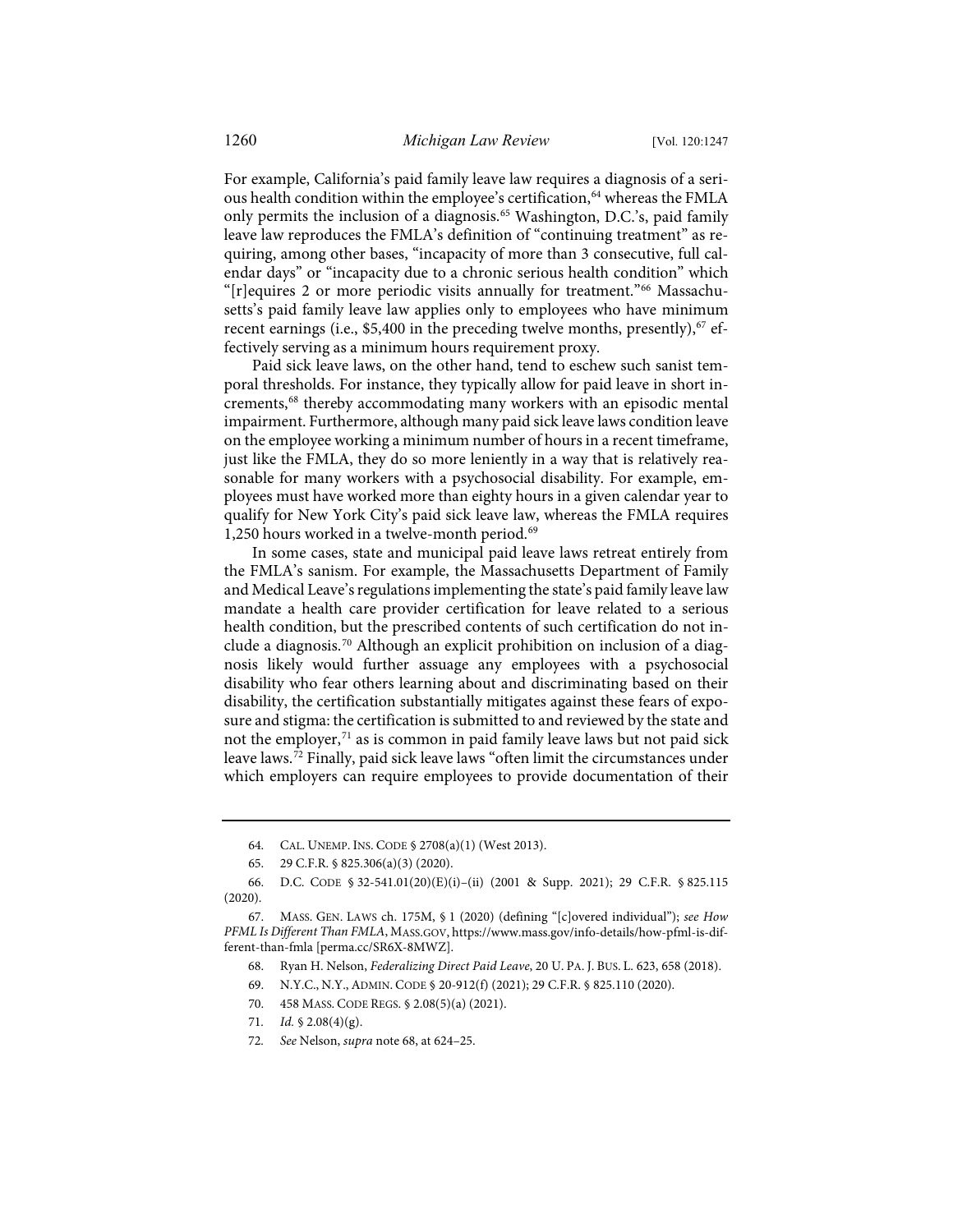need for leave, typically permitting employers to require that employees provide documentation only for leave of several days at a time" and not for shorter leaves.<sup>[73](#page-15-1)</sup>

These Brandeisian laboratories of democracy<sup>[74](#page-15-2)</sup> have exhibited legal schemas that inflict lesser harms on workers with a psychosocial disability without imposing any undue hardships on employers or third-party stakeholders like state agencies. In the subsequent and final Part of this review, we explore how Congress should use these more equitable schemas, as well as that of the FFCRA, as models for national paid leave rather than building upon the sanist structure of the FMLA.

#### <span id="page-15-0"></span>III. MINIMIZING SANISM IN PAID LEAVE LEGISLATION

On July 8, 2020, then-candidate Joe Biden released an array of policy recommendations developed in conjunction with Senator Bernie Sanders, called the "Unity Platform."[75](#page-15-3) Now that he has been sworn in, President Biden is likely to rely on the recommendations in the Unity Platform as a blueprint for governing. Included within those recommendations are a pair of policy goals that have been on progressive agendas for years: paid family leave and paid sick leave. If enacted, the United States would finally shed its ignominious title as the only developed country in the world that does not guarantee paid leave to most workers.<sup>[76](#page-15-4)</sup>

However, the Unity Platform is a campaign document, not a bill. It is po-etry, not prose.<sup>[77](#page-15-5)</sup> To that end, its details are understandably light. Regarding paid family leave, for instance, it calls for "a new social and economic contract with the American people . . . . that at last supports working families and the middle class by securing . . . paid family leave for all."[78](#page-15-6) Beyond that, it offers

<span id="page-15-6"></span><span id="page-15-5"></span>77. "You campaign in poetry; you govern in prose." Mario Cuomo, FORBESQUOTES, [https://www.forbes.com/quotes/6525](https://www.forbes.com/quotes/6525/) [\[perma.cc/3ZHX-RSRV\]](https://perma.cc/3ZHX-RSRV).

<sup>73</sup>*. Id.* at 658.

<span id="page-15-2"></span><span id="page-15-1"></span><sup>74.</sup> New State Ice Co. v. Liebmann, 285 U.S. 262, 311 (1932) (Brandeis, J., dissenting) ("It is one of the happy incidents of the federal system that a single courageous State may . . . serve as a laboratory; and try novel social and economic experiments without risk to the rest of the country.").

<span id="page-15-3"></span><sup>75.</sup> BIDEN-SANDERS UNITY TASK FORCE, BIDEN-SANDERS UNITY TASK FORCE RECOMMENDATIONS (2020), [https://joebiden.com/wp-content/uploads/2020/08/UNITY-TASK-](https://joebiden.com/wp-content/uploads/2020/08/UNITY-TASK-FORCE-RECOMMENDATIONS.pdf)[FORCE-RECOMMENDATIONS.pdf](https://joebiden.com/wp-content/uploads/2020/08/UNITY-TASK-FORCE-RECOMMENDATIONS.pdf) [\[perma.cc/QK92-Q498\]](https://perma.cc/QK92-Q498).

<span id="page-15-4"></span><sup>76.</sup> HYE JIN RHO, SHAWN FREMSTAD & JARED GABY-BIEGEL, CTR. FOR ECON. & POL'Y RSCH., CONTAGION NATION 2020: UNITED STATES STILL THE ONLY WEALTHY NATION WITHOUT PAID SICK LEAVE 3 (2020), [https://cepr.net/wp-content/uploads/2020/03/2020-03-](https://cepr.net/wp-content/uploads/2020/03/2020-03-Contagion-Nation-2020.pdf) [Contagion-Nation-2020.pdf](https://cepr.net/wp-content/uploads/2020/03/2020-03-Contagion-Nation-2020.pdf) [\[perma.cc/U24C-MZHT\]](https://perma.cc/U24C-MZHT); Gretchen Livingston & Deja Thomas, *Among 41 Countries, Only U.S. Lacks Paid Parental Leave*, PEW RSCH. CTR. (Dec. 16, 2019), [https://www.pewresearch.org/fact-tank/2019/12/16/u-s-lacks-mandated-paid-parental-leave](https://www.pewresearch.org/fact-tank/2019/12/16/u-s-lacks-mandated-paid-parental-leave/) [\[perma.cc/886M-E78D\]](https://perma.cc/886M-E78D). For an overview of the 193 United Nations member states and their policies regarding family needs leave beyond infancy, see *Family Needs Leave Beyond Infancy*, WORLD POL'Y ANALYSIS CTR.[, https://worldpolicycenter.org/topics/adult-labor-and-working](https://worldpolicycenter.org/topics/adult-labor-and-working-conditions/family-needs-leave-beyond-infancy/policies)[conditions/family-needs-leave-beyond-infancy/policies](https://worldpolicycenter.org/topics/adult-labor-and-working-conditions/family-needs-leave-beyond-infancy/policies) [\[perma.cc/GZW2-RC3N\]](https://perma.cc/GZW2-RC3N).

<sup>78.</sup> BIDEN-SANDERS UNITY TASK FORCE, *supra* not[e 75,](#page-15-0) at 11.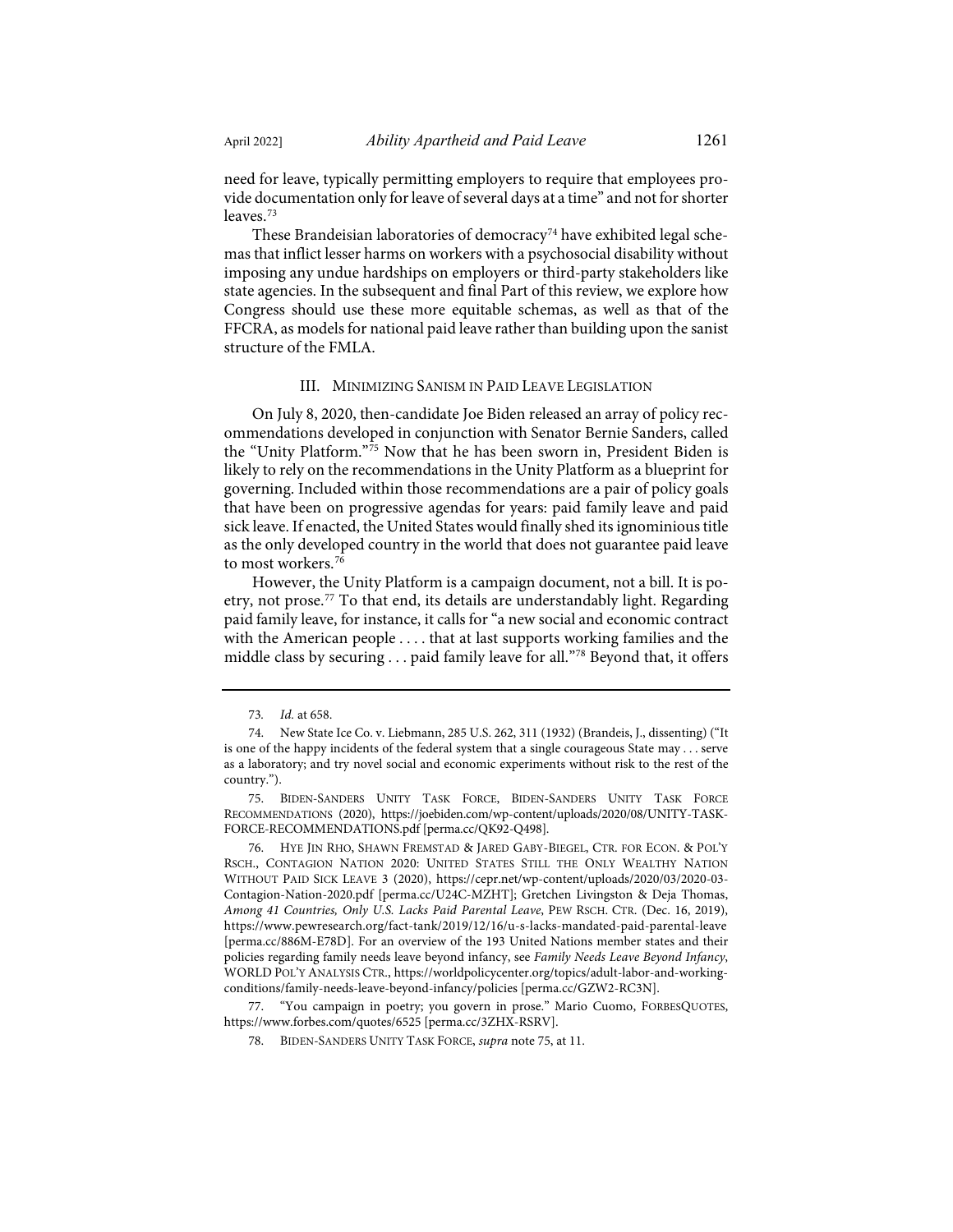few details other than pledging to "fight to ensure all employers provide at least 12 weeks of paid family and medical leave for all workers and family units, to enable new parents to recover from childbirth and bond with their newborns or adopted children and allow all workers to take extended time off to care for themselves or an ailing relative" and "[e]nsure [w]age replacement of at least 66% (as proposed in the FAMILY Act) and higher levels of wage replacement for low-income workers" during that time.<sup>[79](#page-16-0)</sup> The Unity Platform's triggers for paid family leave largely mirror those in the FMLA.<sup>80</sup> And, lest there be any doubt, the FAMILY Act, the Democrats' paid leave plan referenced by the Unity Platform, explicitly incorporates the FMLA, conditioning payment on engagement in "qualified caregiving" activities, which the bill defines by explicitly referencing the FMLA.<sup>[81](#page-16-2)</sup>

Through the lens of Harpur's thesis, the Biden Administration's proposal for paid family leave is doomed to retrench ability apartheid because FMLA leave marginalizes workers with a psychosocial disability. By leaving the FMLA's sanist structure untouched, progressives would sacrifice workplace equity for the sake of simpler legislation. If this is our once-in-a-generation opportunity for enacting truly progressive workplace law reform, President Biden and the Congressional Democrats must fix what has ailed the FMLA for the past generation by uprooting the statute's outdated stereotypes against workers with a psychosocial disability.

To begin, paid family leave legislation must dispense with harmful temporal thresholds. The FMLA's duration and frequency tests can remain intact without imposing sanist effects so long as leave for serious conditions requiring infrequent treatment is also covered under the FMLA or its regulations. Defining a chronic serious health condition to include conditions that require treatment by a health care provider at least once, resulting in a regimen of continuing treatment under the supervision of the health care provider, would be one such way of doing so. Regarding the FMLA's minimum hours test, Congress should instead adopt the FFCRA's minimum-days-on-the-payroll approach coupled with the pro rata approach to accumulating paid leave seen in many state and municipal paid sick leave laws[.82](#page-16-3) This would ensure that traditionally marginalized communities like women, low-income workers, and workers with a psychosocial disability all have equitable access to paid family leave. It would concomitantly ease some of the burdens on employers; for example, new hires would be barred from using paid family leave immediately, and part-time workers would qualify for less paid leave and thus impose less of a financial burden.

<span id="page-16-0"></span>Furthermore, paid family leave legislation ought to bypass employers' first-line judgment calls regarding what qualifies as a serious medical condition and reserve that evaluation for a neutral third party like a government

<sup>79</sup>*. Id.* at 15, 65.

<span id="page-16-1"></span><sup>80</sup>*. See* 29 U.S.C. § 2612(a)(1).

<span id="page-16-2"></span><sup>81.</sup> S. 248, 117th Cong. §§ 2(6), 4(a)(4) (2021).

<span id="page-16-3"></span><sup>82</sup>*. See supra* not[e 62;](#page-13-0) Nelson, *supra* not[e 68,](#page-14-1) at 656–67.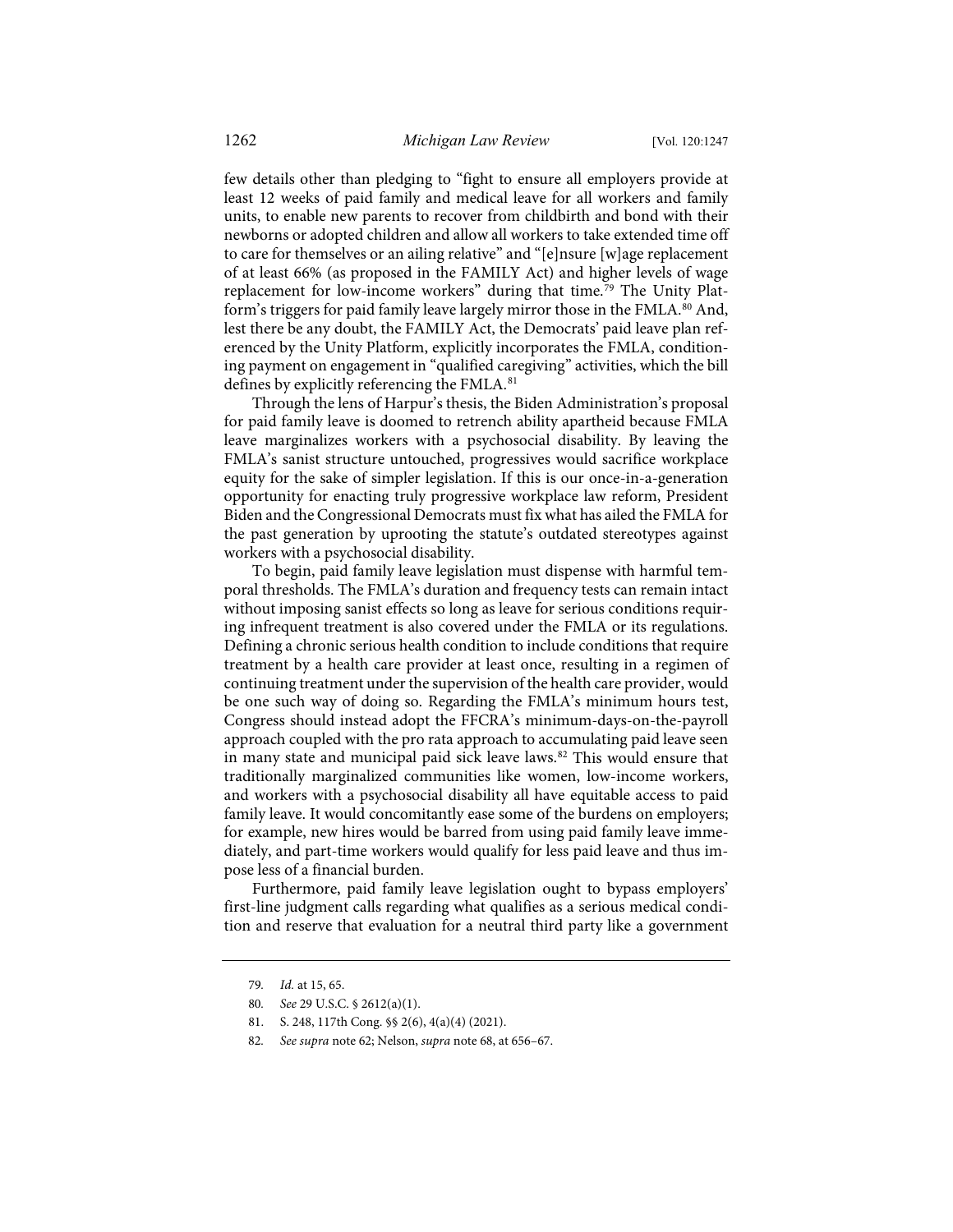agency or an insurance carrier, as many state and municipal paid family leave laws already do.<sup>[83](#page-17-0)</sup> Hence, workers with a psychosocial disability would be less fearful about requesting paid leave and having their disability exposed to their employer. Moreover, economies of scale would operate to make these thirdparty physicians relatively efficient compared to employers forced to make the same call less often.

Yet, if Congress is adamant about maintaining the FMLA's basic structure when it institutes paid family leave, it should at least amend the FMLA or its regulations to ban diagnoses from being included in medical certifications. Diagnoses are more likely to carry stigmas than symptoms. Consider, for instance, the greater stigma that would attach to a medical certification identifying an employee as having schizophrenia, as opposed to such certification identifying the employee as exhibiting disorganized speech, diminished emotional expressions for a month or more, and continuous signs of difficulty functioning at work, symptoms that may indicate schizophrenia.<sup>[84](#page-17-1)</sup>

From a normative perspective, symptoms indicative of one or more serious health conditions that necessitate leave should trigger FMLA and paid family leave regardless of whether an underlying condition has been diagnosed. To be clear, we do not mean to suggest that unsubstantiated or fleeting symptoms would always qualify for FMLA or paid family leave; the FMLA's other strictures, including the requirement to prove inpatient care or continuing treatment, would curtail potential abuse. For example, an employee suffering from a single episode of fatigue that precludes the ability to perform the basic functions of the position would qualify for FMLA and paid family leave only if that episode necessitates inpatient care (which is unlikely) or continuing treatment (which, under our proposed revisions, would require not only treatment by a health care provider, but a regimen of continuing treatment). Regulating paid family leave in this manner would in fact encourage public health by incentivizing workers with symptoms of a serious health condition to pursue a regimen of continuing treatment under the care of a health care provider.

The Unity Platform offers even less insight about paid sick leave than it does about paid family leave. It states only that the Biden Administration "will immediately enact robust paid sick leave protections as part of the COVID-19 response for all workers in the economy, including contractors, gig workers, domestic workers, and the self-employed" and that it should "[e]xpand paid sick leave and family leave and enable 14-day emergency leave for COVID-19-related events/quarantines (and ensure employers do not bear any additional cost for this time away)."[85](#page-17-2) It remains to be seen what President Biden will propose: novel paid sick leave legislation, legislation premised on one or

<span id="page-17-2"></span><span id="page-17-1"></span><span id="page-17-0"></span><sup>83</sup>*. See, e.g.*, Emp. Dev. Dep't, *Roles of Physicians/Practitioners in State Disability Insurance*, CA.GOV (Mar. 8, 2021),<https://www.edd.ca.gov/disability/Physicians-Practitioners.htm> [\[perma.cc/9F97-9AY8\]](https://perma.cc/9F97-9AY8) (stating that a state agency conducts review of medical certifications).

<sup>84</sup>*. See* DSM-5, *supra* not[e 6,](#page-2-5) at 99.

<sup>85.</sup> BIDEN-SANDERS UNITY TASK FORCE, *supra* not[e 75,](#page-15-0) at 13, 76.